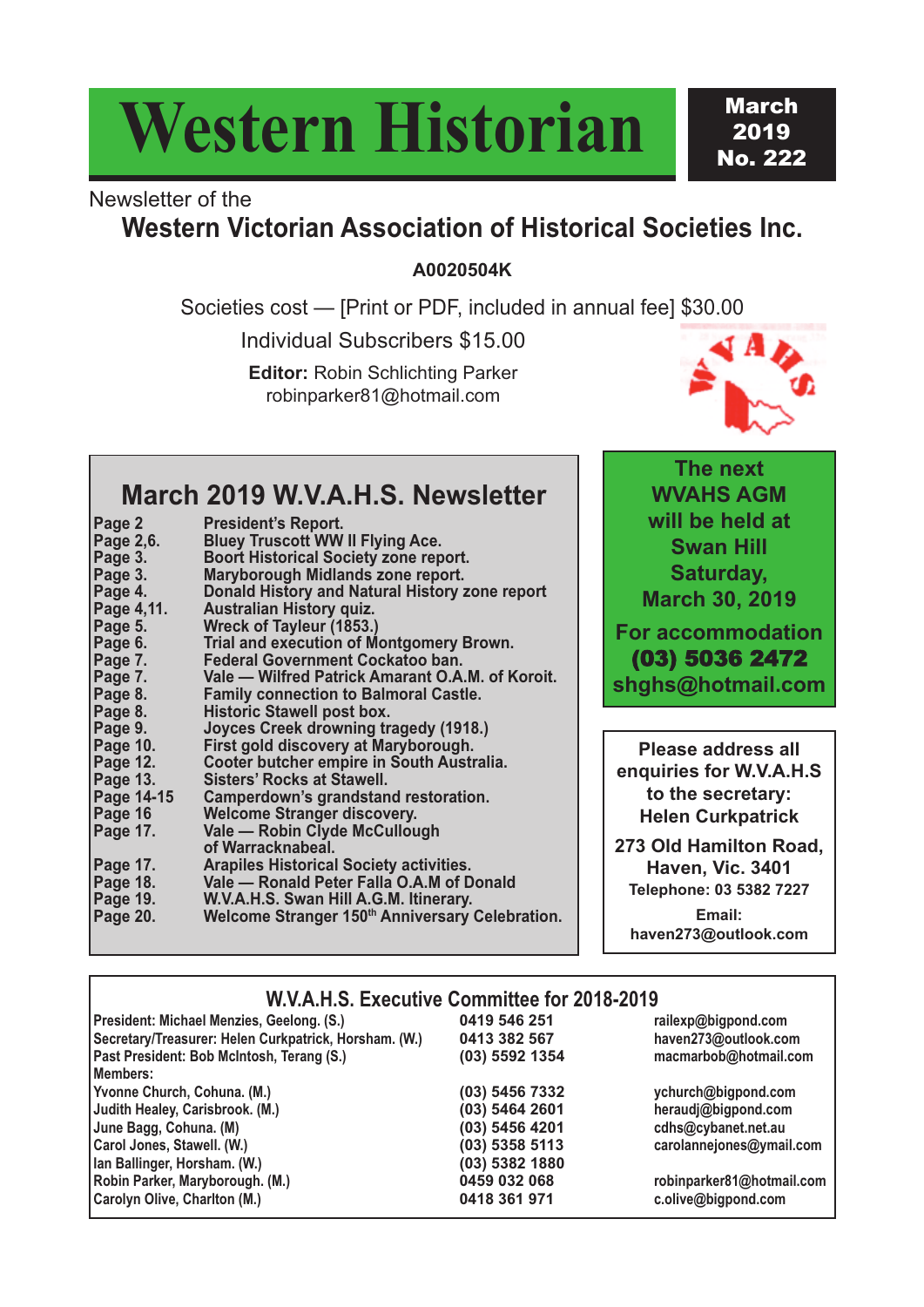| Our member groups are:- |                     |                             |                  |
|-------------------------|---------------------|-----------------------------|------------------|
| <b>Arapiles</b>         | Ararat              | <b>Ararat Rail Heritage</b> | <b>Balmoral</b>  |
| Barham/Koondrook        | <b>Birchip</b>      | <b>Boort</b>                | Camperdown       |
| <b>Carisbrook</b>       | <b>Casterton</b>    | <b>Charlton</b>             | Cohuna           |
| Colac                   | <b>Coleraine</b>    | <b>Dimboola</b>             | <b>Donald</b>    |
| Derrinallum/Lismore     | <b>Dunkeld</b>      | <b>East Loddon</b>          | <b>Edenhope</b>  |
| <b>Geelong S/W/Rail</b> | <b>Glenthompson</b> | <b>Goldfields</b>           | <b>Halls Gap</b> |
| Harrow                  | <b>Heytesbury</b>   | <b>Horsham</b>              | <b>Hopetoun</b>  |
| Inglewood               | Kerang              | Koroit                      | Maryborough      |
| <b>Minyip</b>           | <b>Mortlake</b>     | <b>Nulawil</b>              | Ouyen            |
| <b>Port Fairy</b>       | <b>Portland</b>     | <b>Pyramid Hill</b>         | <b>Rainbow</b>   |
| Rupanyup                | <b>St. Arnaud</b>   | <b>Stawell</b>              | <b>Swan Hill</b> |
| <b>Terang</b>           | Warracknabeal       | Warrnambool                 | Woolsthorpe      |

**Note:** Send me your report [to fit half page ONLY] Word documents only, photographs .jpg (Straight emails can't be edited into the Western Historian either becomes unco-ordinated paragraphs)

For the couple of societies who don't have email — send a hard copy to the Secretary, Western Historian, 273 Old Hamilton Road, Haven, Victoria 3401.

Long reports have to be edited to fit the space and may not contain what you consider to be relevant to your society.

### **WVAHS President's report**

Local Historical Societies rely on volunteers to carry out virtually all tasks involved in their operation. Some members put in a bit of time; others devote much of their week to the Society of their choice. All provide valuable input and, without them, local history would not be recorded, displayed and published. Local artefacts, images and records would be difficult to locate.

Volunteers do so because they are usually interested in history, enjoy the friendships they establish with other members and, in some cases, researchers or general visitors to the local archive/museum. Most do so with no consideration of any wide recognition or reward but local bodies, often Local Governments, make annual awards or hold special events to recognise local volunteers and their contribution to the local community.

I note that, in January, two volunteers involved with WVAHS member societies received significant recognition. Warrnambool City Council's Australia Day Citizen of the Year is Janet McDonald. Janet is not only President of the Warrnambool and District Historical Society but was also recognised for her involvement with the city's art gallery and botanic gardens. A little further to the west Moyne Shire awarded the title of Australia Day Citizens of the Year to Hawkesdale couple - Anne-Maree and Frank Huglin. As happens in many small towns and districts they have both been involved in many local bodies and projects over several decades. One of Anne-Maree's interests is the local historical society and she has written some books about Hawkesdale. I found them both very helpful and wonderful hosts when I visited their area with coach tours operated by the Geelong & South Western Rail Heritage Society.

Best wishes to both award recipients and to any others whom I may not have heard about. Thanks also to all those people who are assisting to retain and promote local history.

**— Michael Menzies, President.**

### **Bluey Truscott WW II Flying Ace**

**From the Maryborough Adveriser April 6, 1963**

Just twenty years ago last Thursday one of Australia's ace fighter pilots, Keith (Bluey) Truscott lost his life at Exmouth Gulf in North Western Australia. Several Maryborough men witnessed the accident and one of them has penned the following story:

With a few other Maryborough boys we were serving as gunners with an anti-aircraft unit at the gulf. Our job, to help protect the American subarine base.

Bluey Truscott had become known to us personally, when a few days prior to his death, he had called at our army camp seeking assistance in freeing his jeep which after one of the rare rains in those parts has stuck in the clay pan near the rough airstrip.

He was an independent cove though and as we stood by to lift the jeep from the mud, he climbed aboard and to our amazement and grinning red head reversed the car and literally speaking brought it out on its hind legs with the bonnet pointing to the sky.

Each day, a Catalina flying boat left at down to patrol many hundreds of miles of water on the lookout for Japanese submarines and surface craft. It was the practice for two Kittyhawks fighter planes to escort the lumbering by invaluable "Cat boat" from and back to base.

It was approaching 6pm (1800 hours) on the day of Sunday March 28, 1943 that Truscott and Ian Lowden, the escort pilots were having practice runs at the Catalina as it neared the end of its long patrol.

#### **Continued on Page 6.**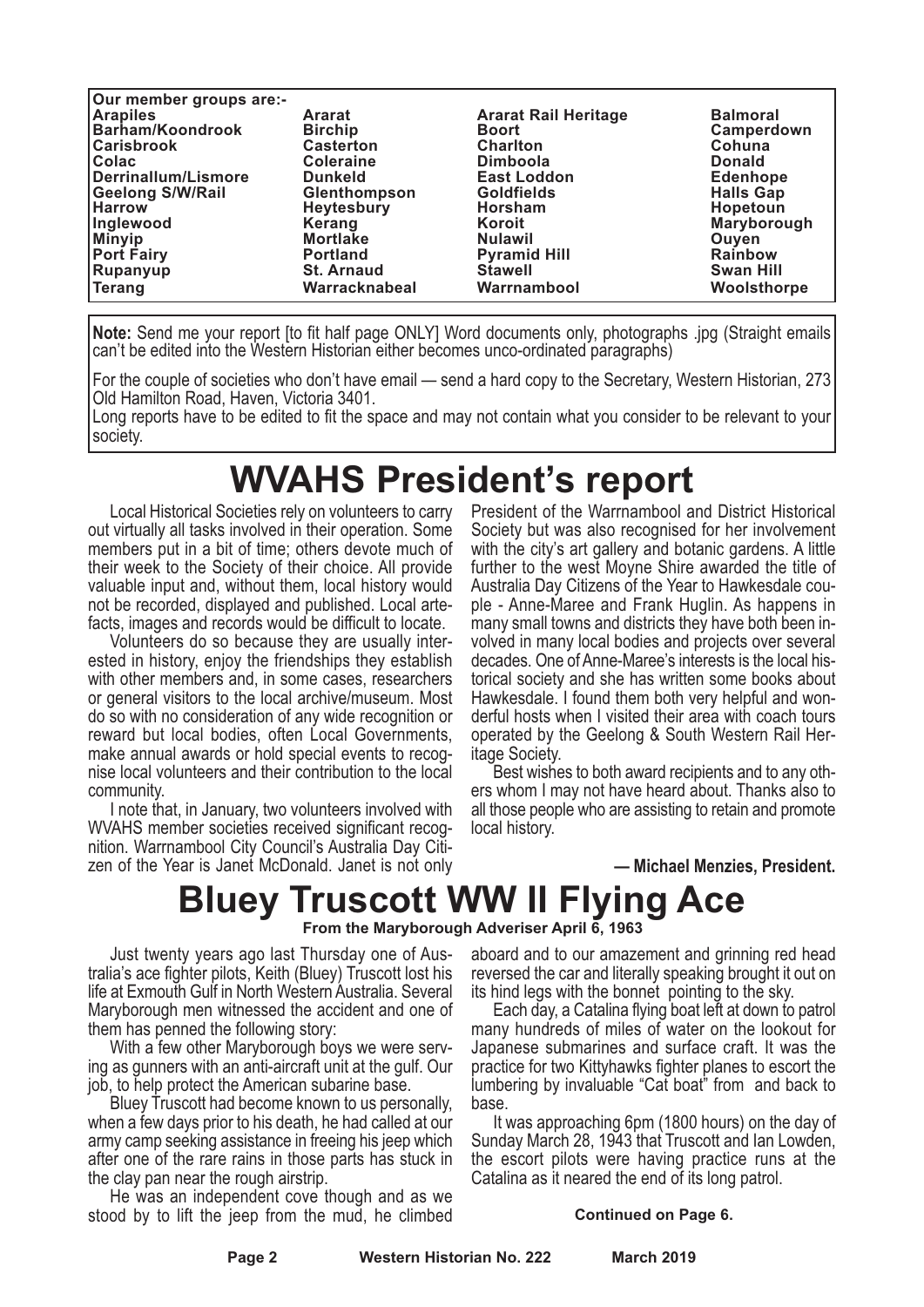## **Boort Historical Society zone report**

**October 2018 zone report**

My apologies to Boort Historical Society for missed publication of this report.

We are pleased to report considerable activity by our group.

We hosted a visit from politicians Hon Peter Walsh MP and Hon Damian Drum MP to unveil a commemorative plaque at Boort Railway Station (provided by V-Line) and also to unveil restored Honour Boards at Mysia War Memorial School.

Re-construction of the Pioneer's Cemetery fence is complete and will be installed in April.

With the closure of Boort's last bank — NAB, we are trying to claim the first ledger of signatures from 1874 for our Museum.

Gordon Lyndon-Smith's Bow Wagon has been beautifully rebuilt, but two of the wheels needed their steel rims shrinking. This work is being carried out by a blacksmith at Sovereign Hill in Ballarat .

We have received permission from Shire of Loddon & Boort Park Committee to occupy a second shed for our Antique Machinery Displays at Boort Park.

Amnesty on loaned/gifted goods has expired and all items in our possession are now the property of Boort Historical Society Inc. Cataloguing of the entire collection is now underway.

Robyn & Jennie found the Zone Meeting in Charlton very worthwhile.

Research work continues to be carried out by Robyn Evans & Gayle Huggett.

The new display cabinets look magnificent — thanks to all who worked on the project but in particular Gayle & Robyn & Val who have re-arranged our exhibits throughout the entire Court House — a huge effort very well done.

Gayle Huggett has completed the copying of every photo in the Museum to USB, lap top, hard drive and USB copies on file — a commendable achievement.

May I thank all Boort Historical Society members for their untiring work on various projects.

> **Jennie Weaver Secretary**

### **Maryborough Midlands Historical Society October 2018 zone report**

Our primary focus this year was the Wal Richards Wedding Photographer exhibition held in June/July at the Central Goldfields Art gallery. It was the culmination of six months of hard work by a small group of our volunteers and our inspirational curator Kareen Anchen, of Cascade Art in Maldon. The exhibition, which was made possible through <sup>a</sup> grant from the Regional Cen- tre for Culture broke all attendance records at the gallery. The success of the exhibition is reflected in our President Irene Oxley's letter to the Maryborough Advertiser:

Wal Richards would have been so proud. So many people flocking to see his precious photographs enlarged and framed as he'd never had the chance to see them and exhibited in the town's art gallery.

Many of Wal's family travelled to the official opening, some from interstate. Brides and grooms and even whole wedding parties turned up to the gallery, some bringing their families. Friends who'd lost contact reunited unexpectedly while visiting the exhibition. Word of mouth and print and electronic media reports brought curious visitors from around Victoria and interstate.

We are grateful to our local sponsors (all of whom knew Wal personally) and the community members who so generously contributed their Wal reminiscences and identified wedding parties and locations. Our Wal Richards archive is overflowing, and we've been able to document many previously unsourced anecdotes such as Wal's kindness to hospital patients and his two

dramatic rescues of children from traffic. And yes, of course Wal ruffled some feathers. Mostly those of out-of-town photographers who didn't understand that Wal was a part of the wedding package. If they dared to elbow Wal out of the way, the guests made their displeasure clear. As one visitor commented "It was an honour to have Wal at your wedding".

Wal Richards Wedding Photographer has been a wonderful celebration of the Maryborough community, both past and present, with humour, kindness and tolerance at its heart. Entries in the guest book reveal the joy that people experienced and even the tears sometimes.

*As the current editor of the Western Historian I am seeking articles on what is happening in your society or articles from your area of historical interest.*

*Please contact Helen Curkpatrick on haven273@outlook.com*

*or write to 273 Old Hamilton Road, Haven 3401. In word preferred and any photos in jpg format.*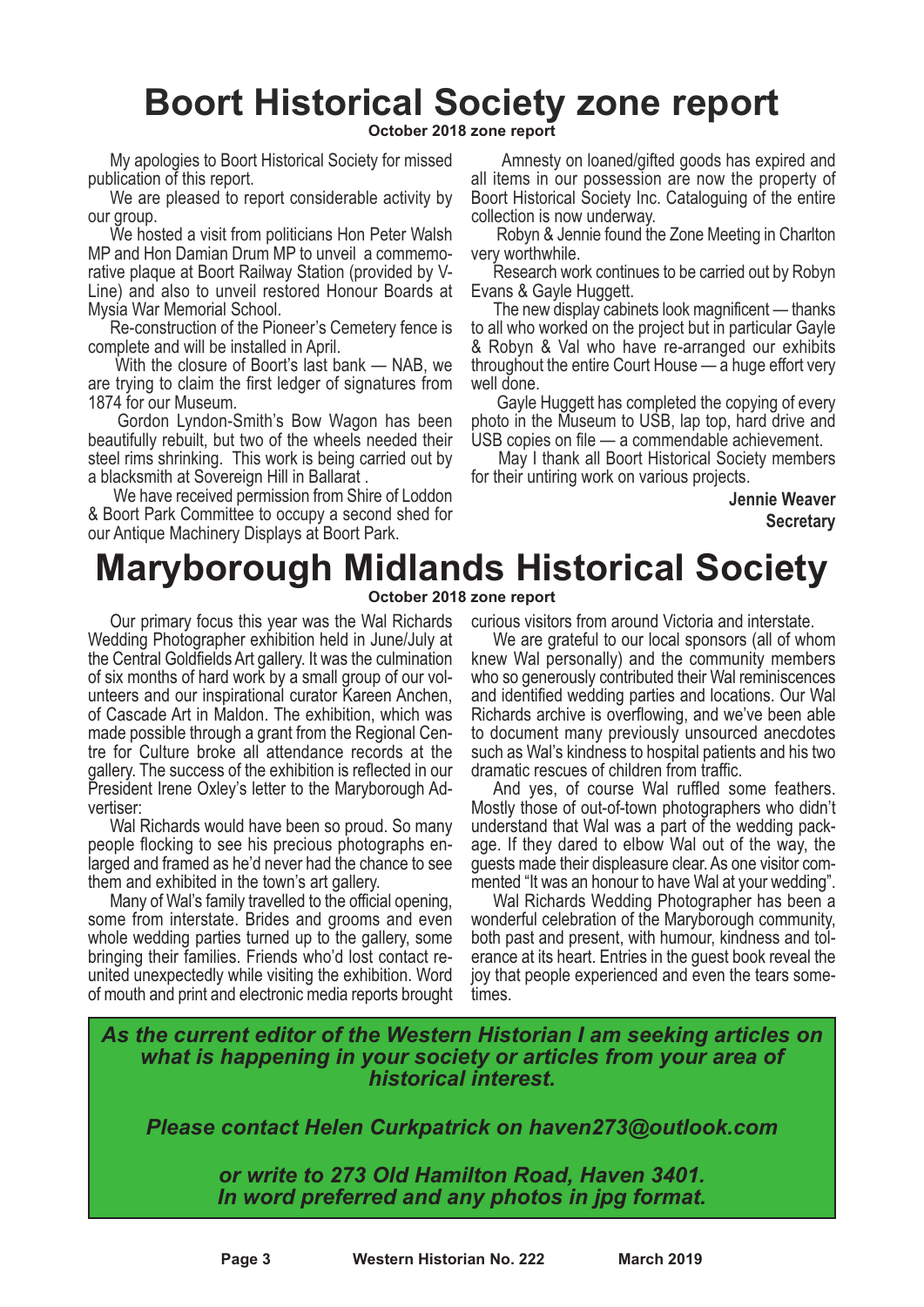# **Donald History & Natural History Group**

**October, 2018 zone report**

The Donald Archives have continued to open 3 days week from  $10 - 4$  and that arrangement seems to be working well. We have had 80 family history enquiries since last zone meeting.

Recently we have been approved as a Place of Deposit for storage of public records. We were fortunate to receive <sup>a</sup> small Bendigo Bank

Community grant to purchase storage boxes and photo albums which will be very useful. Speakers at our meetings which we continued to

switch to afternoon during the winter months have ranged from history of a local Lewis cordial factory, 50 years anniversary of the Golf Club House, the progress at the Donald Lakeside Caravan Park by the Donald Football Club, Past & Present Grain Harvesting and to cover the natural History section we learnt of the Avon Plains Lakes Cultural Heritage Study.

During Heritage Week we opened all four of our areas. The Archives, The Museum. The Police Camp and the Agricultural Machinery Museum each day for the week from  $10.30 - 4.30$  with limited success. Knowone took advantage of us waivering the family

## **A Quiz to Australian History**

**A basic Australian history questionnaire By Noel Jackling with assistance from Peter Reynders. The term 'Australia' is used in a broad sense to include its earlier names.**

**1.** Who was the first known European skipper to reach Australia? What was the name of his ship and which part of Australia did he touch upon? In what year? Dutchman Willem Janszoon Duyfken (little dove) West coast of Cape York Peninsula, not far from the present Weipa. March 1606 Quite likely Janszoon thought it was an extension of New Guinea.

**2.** Who was the second known European skipper to reach Australia? What was the name of his ship and which part of Australia did he touch upon? In what year? Spaniard Louis Vaez de Torres Ships San Pedro and Los Tres Reyes From 1–9 October 1606: sailed through the Torres Strait, east to west. Torres probably saw Cape York, but did not land on it. The route he took through the strait is a matter of debate. It is considered possible that he landed on Dungeness Island, a coral island that is part of Queensland and Yama Island, also part of Queensland, both a significant distance north of the tip of Cape York. It is <sup>a</sup> moot point as to whether he 'reached' Australia. But it is safest to say that the third known European skipper to reach Australia was: Dutch- man Dirk Hartog Eendracht Shark Bay, WA. The island is now known as Dirk Hartog Island. Hartog inscribed a pewter plate, which he left nailed to a pole at Point Inscription. The area came to be known by the Dutch as Eendractsland. 25 October 1616. 400th anniversary was in 2016. The King and Queen of the Kingdom of

history search fee at the Archives! It took a bit of juggling to have enough volunteers to keep the buildings open for that time.

The Agricultural Machinery Museum was also opened on Donald Show Day.

Our facebook page continues to create interest amongst the younger generation. We have a "Book of the Week" also a photo out of our collection, sporting ones are very popular.

The Court House Committee received a donation of over 100 embroidery articles done by a local lady some 100 years ago. They included doilies, table cloths, table runners, and the like. Some of these were kept in their collection and the rest were sold, during the All Town Garage Sale. Our small Antiques and Collectables shop also did well on that day.

There have been no official trips this year, although some of our members attended various events during the Heritage Festival time. We hope to visit Wentworth Historical Society early next year to catch up with our past Archivist Lil Kirk who has moved there recently.

the Netherlands came to Australia to commemorate the occasion.

**3.** Who was the first European to circumnavigate Australia? Dutchman Abel Tasman. 1642-43. Abel Tas- man reached parts of the west and east coast of what hor-General of the Netherlands East Indies. A flag was planted and the territory claimed for the Netherlands.

**4.** What is the oldest European structure built in Aus- tralia and where is it located? The oldest surviving building in Australia is Wiebbe Hayes Stone Fort on West Wallabi Island, an island in the Wallabi Group of the Houtman Abrolhos, in the Indian Ocean off the west coast of mainland Australia. It was built by survivors of the Batavia shipwreck and massacre in 1629 as a defensive fort and shelter against mutineers from the Batavia shipwreck.

https://en.wikipedia.org/wiki/Wiebbe\_Hayes\_Stone Fort

**5.** Was Captain James Cook<sup>1</sup>s Endeavour: (a) The first European ship to reach Australia? (b) In the first 10 European ships to reach Australia? (c) In the second 10 European ships to reach Australia? (d) In the third 10 European ships to reach Australia? (e) In the fourth 10 European ships to reach Australia? (f) Beyond the first 40 European ships to reach Australia? The Endeavour was about the 45th European ship to reach Australia.

See: http://www.australiaonthemap.org.au/landingslist/

#### **Continued on Page 11.**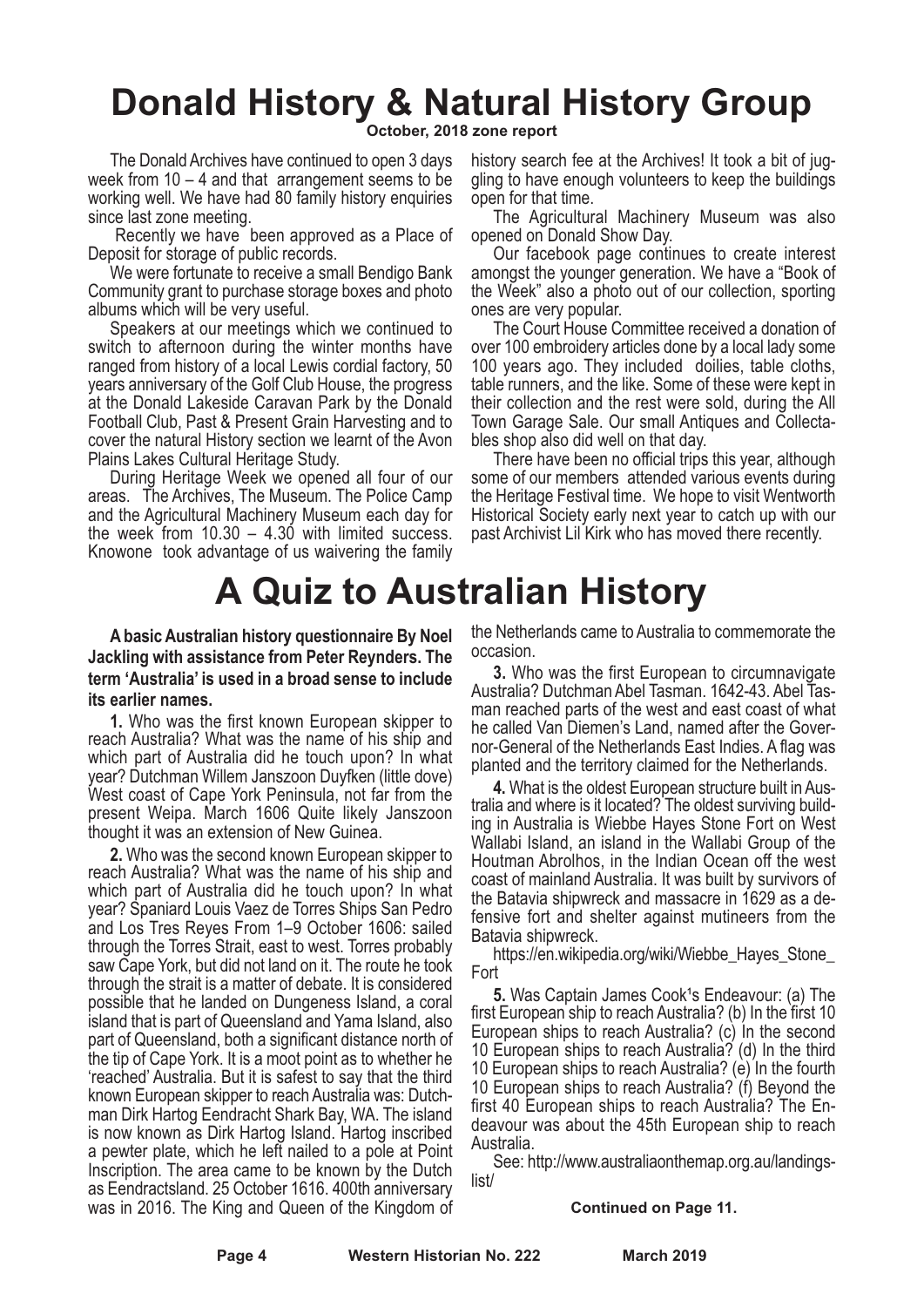## **Wreck of the Tayleur on maiden voyage**

The Tayleur was a full rigged iron ship built at Bank tence of the crew to manage the vessel.<br>Quay, Warrington, Cheshire, England in 1853. A number of the crew were Chinese

She was 1750 tons, 230 feet in length and 40 feet

in breadth with <sup>a</sup> cargo hold <sup>28</sup> feet in depth. Reportedly she was the largest merchant vessel that

had been built in England at that time.<br>Built for the White Star Line, like that of her famous successor Titanic, she was lost on her maiden voyage with great loss of life.

The Tayleur had to be towed very carefully down the Mersey, particular care being needed to get her past the sand banks at Fidler's Ferry. She was destined for the trade to Australia, and her owners boasted that she had been built expressly for speed, and would prove to be faster than any of her prospective rivals.

The Tayleur left Liverpool on January 26, 1854 bound for Melbourne with 581 passengers and 71 crew. Her compasses were faulty, her steering defective and the vessel undermanned and her inadequate crew inexperienced.

Encountering fog of the Irish coast, the vessel was stranded on Lambay Island and 380 passengers were drowned The following newspaper articles reveal the story.

From "The Illustrated London News,' January 2, 1854.

The Tayleur was designed expressly for the Australian passenger trade, to form one of Messrs. Pilkington and Wilson's celebrated White Star Line.

She was 2500 tons new measuremen, and was capable of carrying 4000 tons of cargo.

No expense had been spared in her construction and fitting up and the general opinion was that she would prove a fast and saft sailer.

Had justice been done to such a fine vessel, these expectations would probably have been realised but if the prevailing statements are correct the ship was undermanned when she left Liverpool and to that fatal error the sad catastrophe we have this week to relate, must have been attributed.

The Tayleur sailed from Liverpool for Melbourne, at five minutes to twelve on Thursday, January 26 with 652 persons on board, including the crew, and about 8pm was off Holyhead.

After nightfall it began to blow strongly and during all of the next day the ship struggled with an adverse wind.

By the time the more intelligent of the passengers became alarmed on account of the evident incompe-

A number of the crew were Chinese and Lascars who hardly knew the English language and were con-<br>sequently unable to understand the orders given by the captain. Throughout the whole of Friday the weather was

thick and hazy also, so that no observations could be taken.

Early on Saturday morning the ship was under full sail, for which the captain was blamed by some of the passengers, who remarked that the crew could not take in so much sail on an emergency.

As the day wore on the weather became boisterous, and about ten a.m. land was in sight.

In order to avoid any possible danger the ship's course was altered about half past eleven and she was hauled up to points to windward.

It was whilst on this course, and about half an hour later, that the man in the bow on the lookout on cried out, breakers on the starboard, the sheets of head sail let go and every means was taken to bring the ship round on a course free from the threatening danger.

It was then impossible to see a cable's length from the vessel, and in about twenty minutes more she struck with great violence on the reef of rocks running out from a creek right to the eastward bluff of Lambay Island.

The shock was tremendous, shaking the vessel from bow to stern.She rose on the next wave and drove in rather broadside on and when she struck again still heaving, the sea made a clean breach over her midships, setting everything on deck afloat. After tow or three more shicks, the ship began to sink by the stern, and a scene of confusion and dismay that ensued baffles all description; the passengers rushing up the hatchway husbands carrying their children, And women lying prostrate on the deck with their infants, screaming and imploring help.

The ship's quarter drifted on towards one side of the creek; and one of the assistants (a black man,) two Lascars and three seamen contrived to jump across on shore, and thus saved their lives.

A rope and spar were afterwards got across on shore, and by this means a number of lives were rescued, chiefly through the activity of devoted gallantry of two or three young male passengers, whose exertions in saving the lives of their fellow sufferers deserve the highest praise.

#### **Article from editor's historical collection.**

### *W.V.A.H.S. A.G.M. SWAN HILL — SATURDAY MARCH 30 SEE YOU THERE*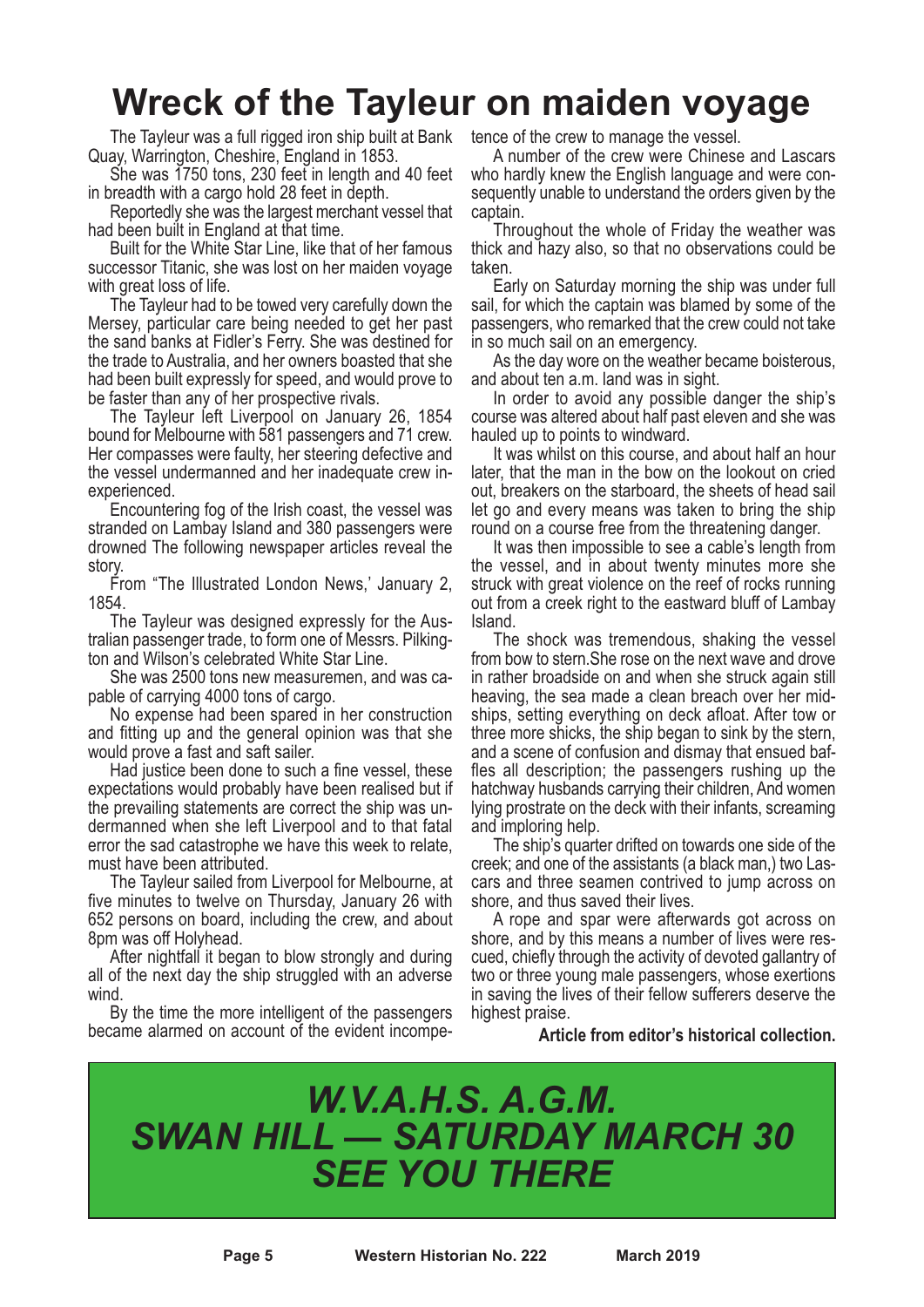# **Bluey Truscott WW II Flying Ace**

#### **Continued from Page 2.**

The gulf is a strange place, at times beautiful and at others held in the grip of mighty cyclones that invariably create havoc to the town of Onslow across the bay. The light is intense with distance hard to define. The sea and horizen seem to blend and this was Bluey's undoing.

#### **Hit the water**

Attempting a pass beneath the low flying Catalina his plane hit the water and burst into flames and slowly sank to a depth of 36 feet to the seabed beneath a film

of blazing oil. The U.S.S. "Child" and "Whipperwill" patrol boats had their divers promptly at the scene of the crash but the plane was not found until 10am (1000 hours) the following morning thence brought to the surface and lowered to <sup>a</sup> waiting barge. Later that afternoon, Bluey's fellow officers carried

his body ashore to the American base.<br>At 9.30am (0930 hours) on the morning of March 31 (although the airstrip was announced to be out of bounds to the troops) a few of us managed to see the sad finale of a gallant man.

His embalmed body with the flag draped coffin was carried shoulder high from an open truck before a line of Australian officers and American navy personel and the grief stricken members of his squadron to the Avro

Anson which flew the body to Perth for burial.<br>This plane was escorted for many miles by the pi-<br>lots of the Kittyhawks.

It could well have been the care of his superiors which wished to give Bluey the protection that was unknowingly to lead to his undoing.

He would attack Japanese shipping in the islands at almost mast hight and possibly this recklessness brought about the move to the greater theatre of war; who knows.

Thus at the age of 26 years and ironically in the Bay of Rest, Battle for Britain hero, followed his mate Paddy Finnicon and many others to their Valhalla.

Bluey Truscott is virtually uknown to many of the younger generation, but to the fellows of World War II vintage he was a legend and the  $28<sup>th</sup>$  day of March in each passing year in the day that several Maryborough lads will never forget.

**— "Abra"**

### **Trial and prosecution of Montgomery Brown**

#### **The Edinburgh Advertiser, July 31, 1812. Carrickfergus Assizes. July 24, 1812, Carrick, County Antrim, Ireland.**

This day Montgomery Brown, 39 years, master of coal vessel between Irvine, Ayrshire and Belfast was tried for the murder of Charles Moore a butcher of Belfast on September 3 last by giving him a thrust with a large knife in the thigh of which he died nine days after.

The fact was distinctly proved and the defence set up for the prisoner was that he was insane. His insanity however was proved to be only the effect of intoxica- tion. He was found guilty and sentenced to be hanged on Monday. His daughter was produced to prove his insanity and

stated that when he got liquor he was very violent, abused the whole family and turned them out of the house. At one time he seized his son of 8 years of age and about to strike off his head with a hatchet. This was

when he was with much liquor.<br>Brown was a native of Irvine, Ayrshire, where he usually resided. The unfortunate man was executed on Monday, July 27, 1812. He was affectionately attended

by his wife and daughter to face his condemnation. He was conveyed to the fatal tree escorted by the Pembrokeshire Sharpshooters. He addressed the spectators a very large crowd and desired them to be aware of the sin of drunkardness (an inlet to every crime) and particularly to guard against passion — for it was drunkardness and passion that has brought him to his present ignominious state.

Jean Brown daughter of Montgomery Brown and Elizabeth Reid and granddaughter of Montgomery Brown married Charles Sharp at Dreghorn, Ayrshire on February 19, 1843. Charles Sharp was a son of William Sharp and Janet Banks of Irvine Ayrshire. Janet's sister Margaret Parker nee Banks was my

ggg grandmother. Charles and John Sharp and family went to America in 1849 with cousins Charles and Archibald Parker with Alexander Fulton of Kilmaurs, a cousin of the Parker boys. Charles and Archibald Parker returned to Ayrshire after a couple of years as did Alexander Fulton. In 1852 Archibald Parker sailed for Australia with sister Jean and brother-in-lawAndrew Watson. Alexander Fulton married in 1852 to Margaret Gardiner Stewart and family later returned to America

from Scotland. Another sister of Janet Banks was Mary who mar- ried Charles Cousar and was <sup>a</sup> gg grandmother of Doreen Fergeus of Carisbrook, another Society mem- ber.

**Article from editor's historical collection.**

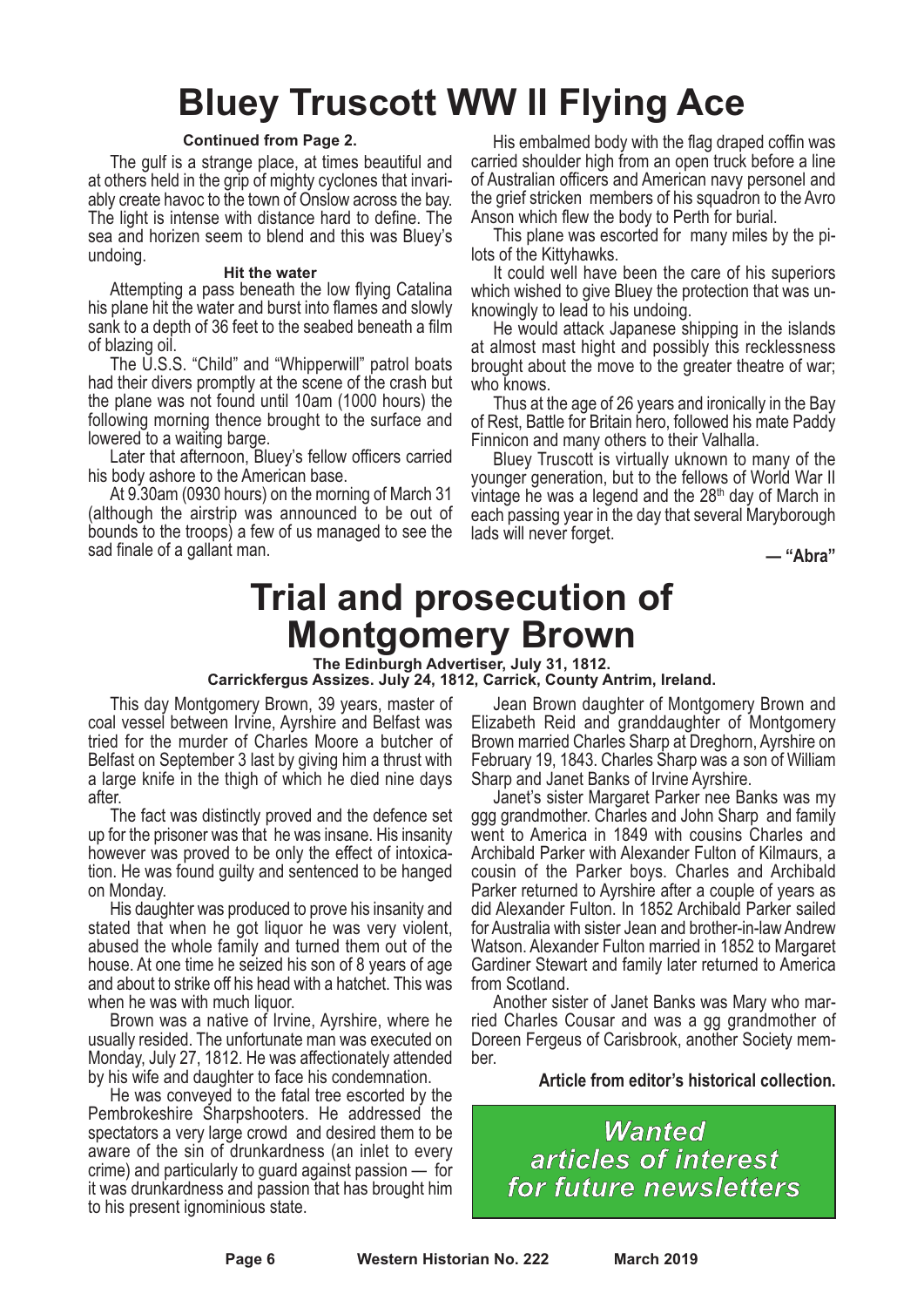### **Federal Government Cockatoo Ban**

**Sydney Morning Herald — Thursday, July 12, 1923**

**By a Southern Correspondent**

The proclaimation issued by the Federal Government on May 11 prohibited the export of birds from Australia has caused some uneasiness in the minds of wheat growers who have to endure the ravages of Cockatoo's and Galah's.

Interviewed upon the subject Mr. Joe Thomas of Corowa who is amongst the most successful bird catchers in the State expressed himself in a forceful language. Mr. Thomas catches large numbers of Cockatoo's and Galah's for export.

He works mainly between Albury, Corowa and Wangaratta, but has also gone as far as Hay. During the past 35 years his total captures for export, he estimated at no less that 56,153 Cockatoo's and Galah's.

I have seen paddock's newly sown with wheat almost white with these pests which growers have practically lost the whole crop through their depredations. The quality they can consume may be judged when I tell you that I have counted 1670 grains of wheat in the crop of the bird.

Whilst the wheat crop is growing the birds subsist on the roots of certain grasses and they dig up large areas of land in search of the roots thereby reducing the carrying capacity of the land. As the grain ripens they return to the crop and destroy immense quantities. They will attack the hay stooks and bags containing wheat. They will tear the latter open to get to the grain.

The only remedy the farmers has is to use poison, but this causes the mortality among the useful birds. I have seen many Magpies lying on the ground poisoned but not a great many Cockatoos. Poisoning will cause a lot of harm. I estimate that each Cockatoo costs the farmer at least 5/- per annum for food.

Cockatoos are an undoubted pest and are the only birds which can be sold at a price to pay the handling, then whatever reason there may have been for this prohibition as far as our useful birds are concerned I can see no reason why Cockatoos should be included.

Mr. Thomas went on to say that it was a remarkable fact that different shire councils had proclaimed the Cockatoo's a pest and yet the Federal Government has in a measure to protect it. They cannot both be right.

#### **Article from editor's historical collection.**

### **Koroit & District Historical Society Vale — Wilfred Patrick Amarant O.A.M.**

On December 5, 2018, aged 87 years, local identity and icon of Koroit, Wilf Amarant died. Wilf was born in Richmond, Victoria. He was a gifted student and through gaining several scholarships was able to pur- sue <sup>a</sup> career in Pharmacy. He worked for <sup>a</sup> local Rich- mond pharmacy prior to coming to Koroit. <sup>A</sup> keen sportsman Wilf played football with CYMS

for Burnley and also participated in may athletic carni- vals as <sup>a</sup> foot runner. Unfortunately an earlier sports in- jury prevented him from ever taking the field for Koroit. In <sup>1957</sup> Wilf purchased Corson's Pharmacy which

was in a shop next door to the Koroit branch of the State Savings bank. Wilf made Koroit his home and he built a new shop in the present position in 1962 and a house next door in 1967. He was the chemist in Koroit until 1999 when he sold out to Deidre Baker. He also owned a pharmacy in Warrnambool for 10 years. He was a member of the Pharmacy Guild.

In 2004 Wilf was awarded the Medal of the Order of<br>Australia in the Queen's Birthday Honours List for service to the community and local Government. He had been involved in many organisations as he wished to

see the community grow. His list of achievements include: Twenty years in major country football. In 1957 he was President of the Koroit Football Netball Club when it joined the Western District league, then President when Koroit entered the Hampden league also serving as treasurer and com- mittee member. Wilf was <sup>21</sup> years as <sup>a</sup> Municipal Councillor. He

served twelve year in the Borough of Koroit and Mayor 1978-1980, before the council joined the Shire of War- rnambool from <sup>1984</sup> to <sup>1994</sup> where he was again coun- cillor and <sup>a</sup> Shire President. He was <sup>a</sup> member of the Koroit Racing Club Committee for 20 years serving as

Vice President in that time. Wilf was also involved in management the Koroit District Memorial Hospital and Nursing Home being a board member, President seven years and treasurer for four years. He also served as President of the Koroit Cricket Club and on the committee of The Koroit The- atre Group. Wilf was awarded <sup>a</sup> Centenary Medal for service to

Australian society in 2001 and as well as the above Wilf was an Honorary Justice of the Peace for more than 25 years

Wilf was also a past member of the Koroit Historical Society. Wilf made Koroit his home and his life. He al- ways thanked his wife Phyllis and their four children for their support in allowing him to be involved in his many pursuits. Thank you Wilf for your work in and for the Ko- roit Community. — *Margaret Trotter*

**It's your newsletter — have your say**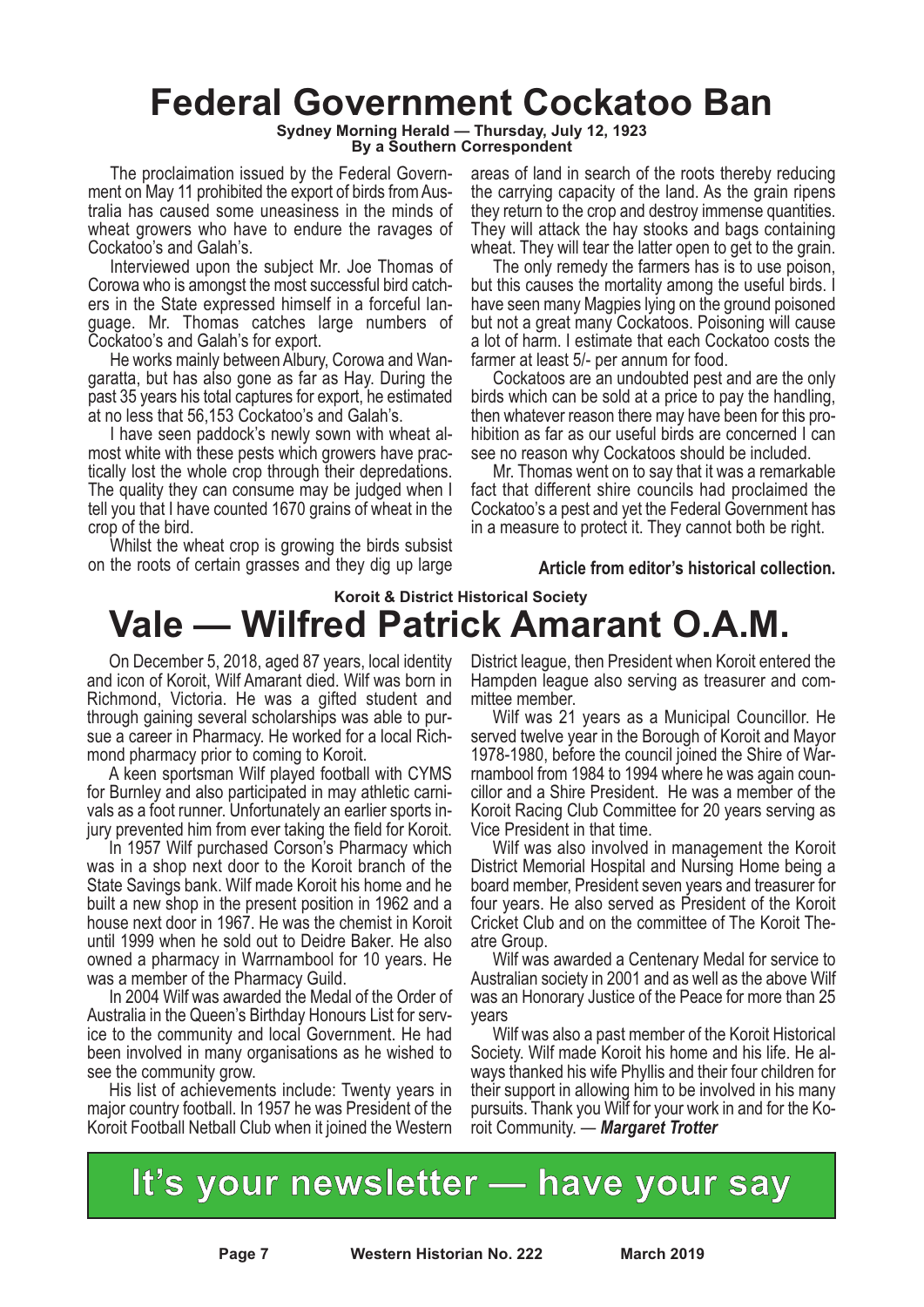# **Family connection to Balmoral Castle**

Robin and David Coutts have operated their family farm at Moolort near Maryborough and follow in the footsteps of several Coutts generations there since about 1900

Robin provided biographical details of the Coutts family in Australia since 1852.

Alexander Coutts migrated to Victoria in November 1852 from Scotland where his family had a long term connection with the royal family at Balmoral Castle. On a visit there Robin and David found that the Coutts connection only ceased in 2002. They visited the local church yard to trace many generations of Coutts' family in that district.

Alexander (Sandy) Coutts and other members of his family who migrated here settled in Waubra and Wattle Flat. He had four sons who became landowners and farmers.

A part of family history related to the visit to Victoria by he Duke of Edinburgh in 1867 — his mother — Queen Victoria — set him the task to make contact with Alexander and his family. The outcome was that the family was invited to attend the Prince's Ball in Ballarat where the acquaintance with the Farquharson clan was renewed.

David outlined the Coutts farming history at Moolort since their arrival there in 1900.

They originally took up a lease of an area of Bryants' "Plaistow" at Moolort and in 1910 they purchased their first small freehold from the Bryants at Cairn Curran. David's father was born at Moolort in 1905 and later

married <sup>a</sup> daughter of the Bryant family. David was born in <sup>1940</sup> and attended many local State Schools as these opened and closed because of small enrolments. These schools included Moolort, Cotswold, Baringhup, Newstead and Majorca. In <sup>1952</sup> he was enrolled at Geelong College and after finishing his schooling he went into the GeelongWool Stores for eighteen months before returning to the farm.

From the purely sheep grazing practices his family moved into more intensive farming by clearing paddocks with bulldozing and cultivating pastures. By the 1950s the Coutts went into share cropping with the Pollocks' and Gervasonis. This required investment in more and larger machinery.

In 1963 David and Robin married and took up a five year lease on a property in Plumpton Lane Carisbrook where they grew irrigated lucerne for fodder production. In 1969 they built their present home working with his father undertook small farming practices with cropping and a stud Shorthorn enterprise. This had success at the Royal Melbourne Show.

Following his father's retirement in 1975 David and his brother — Jim — went into partnership on the farm. During the early 1980s drought they drilled bores to set up a centre-irrigation system on the property to produce lucerne for feed and for sale. David and Robin's sons Simon and Alistair — became involved in selling the cattle. In 1991 their partnership with Jim was dissolved.

The Coutts went into a partnership with Richard Bucknall to raise ultrafine shedded wool with the shed located on David's property. This was profitable but very time consuming. Some of this clip was used to produce a fine-wool suit for the then Premier of Victoria — Jeff Kennett..

This saw an expansion in the enterprise to gain economies of scale. They leased more farming land from the Robertson family at Moolort and the Dowie and Rinaldi families in Freehold Lane.. They also purchased some of the Robertson's family land.

As Jim scaled down, the house block went back to David and Robin and they bought some of the Dowie and Plaistowe land which they used for more intensive cropping.

At the same time there were big changes in farming practices. From multi-tilling for crops, they moved to minimum or no tiling and to the use of GPS for machinery operations. These systems made cropping more viable, especially during the long periods of drought when pressure was of reducing production costs. s well this made machinery operations much easier and more efficient.

David then went on to describe social a infrastructure changes in the Moolort district.

The facilities at the Moolort rail siding are still in use, though the railway station building and permanent staff were removed decades ago. The silos are still used for export grain, though transport in now by road rather than by rail. The weighbridge was build by a local farm-

ers' co-op and remains in use. Close to that site in Moolort North there is <sup>a</sup> cricket pitch, where the local team played unto about 1910 when the gold mines closed and the township disap-<br>peared. The Moolort Football Club had a similar history until it amalgamated with Carisbrook. Support from Moolort and Carisbrook FNC remains strong.

In the former township settlement of Moolort on the Pyrenees Highway the Community Hall, the Post and Telegraph Office, State School and the tennis courts have disappeared as the local population declined and improved transport led to new patterns of trade and allegiances.

Their is a new Fire Brigade Station at Moolort, replacing the shed on Coutt's property. The Brigade is part of the CFAGoldfields group rather that the Moolort and Joyces Creek Fire Prevention Association.

Robin and David were warmly thanked for their presentation and it raised the possibility for our Societies members to conduct interviews with other local residents to record their reminiscences for posterity. We do have a digital recorder, donated to the Society when we attended a workshop with Robin Ballinger at Newstead in early 2018.

Robin and David Coutts were guest speakers at Carisbrook Historical Society November meeting

#### **Article from the Carisbrook Logs newsletter.**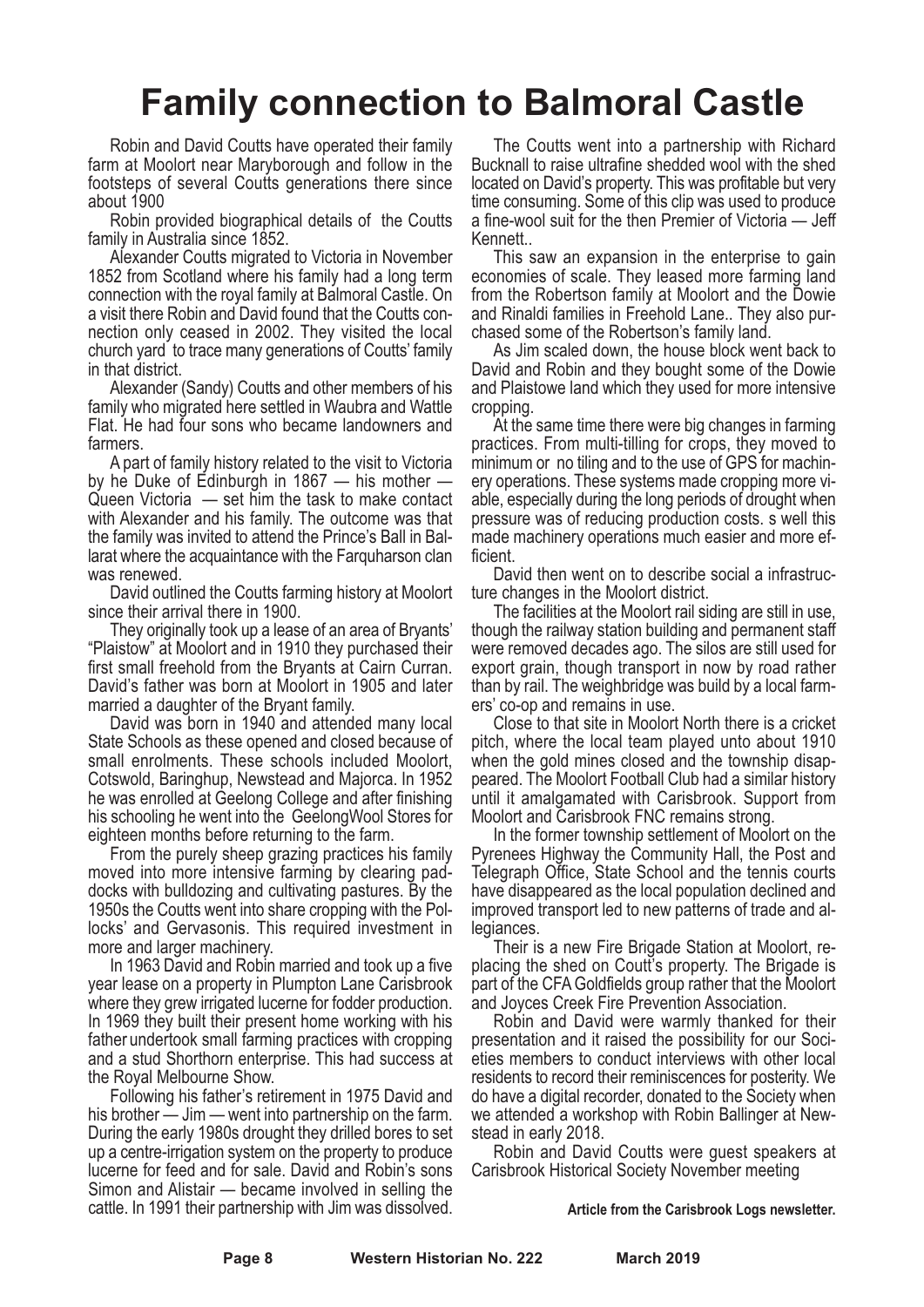# **JOYCE'S CREEK TRAGEDY. — MAGISTERIAL INQUIRY.**

**Creswick Advertiser, Friday 5 July 1918,**

Mr Coutts J.P. conducted an inquiry in the Joyce's Creek public hall last Friday afternoon, into the circumstances attending the drowning fatality at Joyce's Creek, whereby Mr H. Judson, one of his sons and two daughters of Mr and Mrs J. Sullivan lost their lives and another son of Mr and Mrs Judson's had a very narrow escape.

Claude Watts a schoolboy said on the 18th ult. he was near the footbridge when Mr Judson came along; with him were his two sons and the two Sullivan girls. The horse became restive about the middle of the crossing. He heard Mr Judson call out "Help!" He tried to turn the horse round but failed and the horse, gig, and occupants went down stream. The horse then tried to get up the bank, but the gig capsized. Witness went a little distance away and called for help and Willie Mc-Donald came.

J. Caulfield, State school teacher said on hearing screams in the direction of the creek he ran down and asked one of the boys present who was in the water and was told that Mr Judson, his son, and the two Sullivan girls had been capsized into the creek. The gig having been overturned witness saw the youngest boy Judson in the water about 50 yards downstream. He saw the horse and gig in the stream behind the boy he was following. Mr McDonald crossed over the other side of the creek, and caught the boy as he was floating down.

William Crowhurst, a railway employee said he as-<br>sisted in the search for the bodies on Tuesday.<br>Wednesday and Thursday. He found the body of Mr Judson on Thursday at 6.50 a.m. It was lying face downwards on a bed of silt.

James Nokes said he assisted in the search and re-<br>covered the body of the boy Judson at Lancaster's<br>bridge on 20th ult.

Harold McLay of Moolort stated he assisted in the search and recovered the body of Ethel Sullivan a short distance from the railway bridge on 25th inst.

Constable Ellis said at about nine o'clock a.m. on the 18th ult, he was informed of the fatality and proceeded to the spot. The Creek near the school is crossed by a very much exposed and dangerous crossing. A footbridge is built across the stream on the side of the road in such a way that little protection is offered. The bridge itself is not safe for children to cross. It appears that when half way across the stream, the horse became frightened. At the side of the road downstream, there is a deep hole and no fence to protect any persons crossing.

The horse when it turned to go back fell into the hole and the gig and occupants wore thrown into the water. He considered the occurrence was purely an accident.

Henry McDonald said he saw Mr Judson driving through Joyce's Creek and spoke to him before the ac-

cident. Shortly afterwards, he heard screams and ran down and crossed the footbridge. He could then only see the horse's head some distance down the stream. He ran past the gig and horse and then saw Mr Judson. in the water but he immediately disappeared. Witness continued running towards the railway bridge and saw two children in the water, one in the middle of the stream and the other on the opposite side. A little further on Mr Caulfield joined him and they threw a log into the water in the hope that someone might catch hold of it. He then left Mr Caulfield, and ran across the railway bridge to get near the children. He was then able to rescue Thomas Judson.

A verdict was returned that the deceased persons came to their death on the 18th June from drowning and that the occurrence was purely accidental.



**This old posting box was located on the corner of Main and Patrick Streets Stawell for over 100 years and was recently donated by Australia Post to the Stawell Historical Society. It was necessary to relocate it so the refurbishment of Main Street could be carried out. It is the intention of the Historical Society to fully restore the posting box. The posting box can be seen in the right hand corner of the early photo of Main and Patrick Streets taken around 100 years ago. The Historical Society would like to thank Australia Post, The Northern Grampians Shire and Mr Paul Cuffe for their assistance in the installation of this piece of Stawell's history**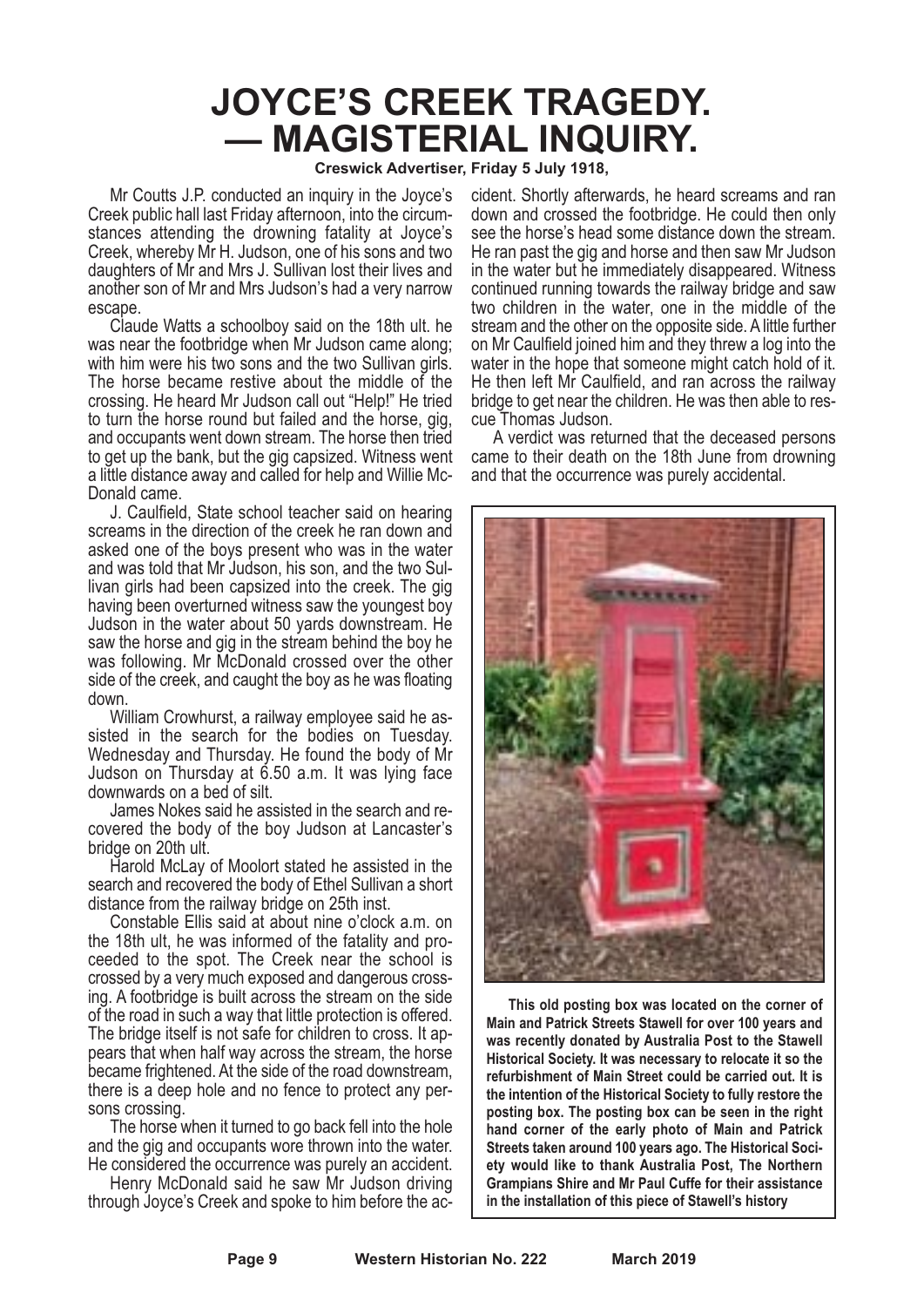### **First gold discovery drew 30,000 men to diggings Roaring Days of the 1850's**

**Sporting Globe Wednesday 21 December 1938. By J. J. MAHER**

Canvas town, with 30,000 miners in the district, an abundance of gold that lured thousands in search of fortune and many dramatic happenings on the fields calling for strict police supervision and discipline — such were the conditions in Maryborough in the early 50's. Today with the gold rush ended, Maryborough has built up on those Golden Leads a thriving township that proudly boasts of being one of the most flourishing provincial centres in the Commonwealth. It has many important industries, "fathered" by the Maryborough Municipal Council, members of which have shown themselves to be men with the interests of Maryborough at heart and insistent on preserving those fine traditions of the pioneers.

The arrival of the Simson brothers in 1839 is regarded by Maryborough as marking its birthday. Maryb o r o u g h was then wild, u n d e v eloped country with somewhat rich pastures for sheep and cattle and the Simsons established themselves on a station which they called Simson's Ridge.

Not many years later Maryborough proved a Mecca for "gold diggers"— the genuine diggers who were prepared to endure all sorts of privations in the hope of discovering the precious metal.

Australian history is bristling with goldfield incidents following the discovery of rich "finds" and the consequent invasion. Maryborough can claim to have contributed many illuminating and exciting chapters to the historical records of Victoria. We are told that in the early days squatters apprehensive of wild stampedes on to their pastoral areas took precautions to keep gold finds a profound secret.

#### **Bullock Driver's find**

Historians relate that as far back as 1848 a bullock driver in the employ of the Simson brothers discovered a nugget about 10 miles from the homestead. He handed it to his employers who decided to remain silent about the matter for obvious reasons. However in marked contrast to his attitude of some years earlier Hector Norman Simson on learning from three young men working <sup>a</sup> hole at White Hills that they had discov- ered gold soon broadcast the matter. "THIS WAY TO THE NEW GOLDFIELDS" was the notice that was erected on a log bridge over the Deep Creek bridge. Like magic, miners found their way to Maryborough and within a few weeks a canvas town was established. with several thousand men on the field, Acting quickly in the interests of law and order the Government of the day took charge of the field and appointed Mr James Daly as gold commissioner with a staff of police and other



**The original tent Post Office at Maryborough 1854.**

officials to supervise matters was on August 6. 1854 that the first Government proclamation of the issue of gold licences was made. This tax was considered to be iniquitous and it was not until a Royal Commission following the Eureka Stockade at Ballarat in December, 1854 suggested an alteration that the Miner's Right was substituted.

Within a few months after gold had been discovered between 25,000 and 31,000 men were on the Maryborough fields. Gold was in abundance, and with many rich nuggets discovered, interest was at fever point. The peak was reached about 1885, when the population on the goldfields had reached to 53,000. With the jumping of claims, rioting occurred and police had to be called in to quell matters. That was part and parcel of the ex- citing times of early days in the battle for gold. Then came the romantic coaching days of Cobb and Co. whose coaches were synonymous with mining through- out the State. <sup>A</sup> line was inaugurated in the district, and held sway until there came a bigger invasion — the opening of the railway to Castlemaine in 1874. Munic-<br>ipal Control In 1857 the Municipality of Maryborough<br>was created, the first members being: Councillors D. K. Campbell (general merchant), D. Taylor (grocer and draper), — Fowler (ironmonger), — M. Garland (wine and spirit merchant), — Levy (wine and spirit merchant!, — Roberts (draper), — A. McLandress (boot merchant), chairman of the Council, with Mr J. C. Hooper (Shire Secretary). Two years later, Maryborough reached the status of a borough, with Cr. A. McLandress elected first mayor, and Mr Thomas Gardiner as town clerk. Over the years the "civic fathers" have comprised a body of men whose chief concern has been to see that the town progressed, and that Maryborough was well on the map — in politics, pro- fessional business and sporting affairs.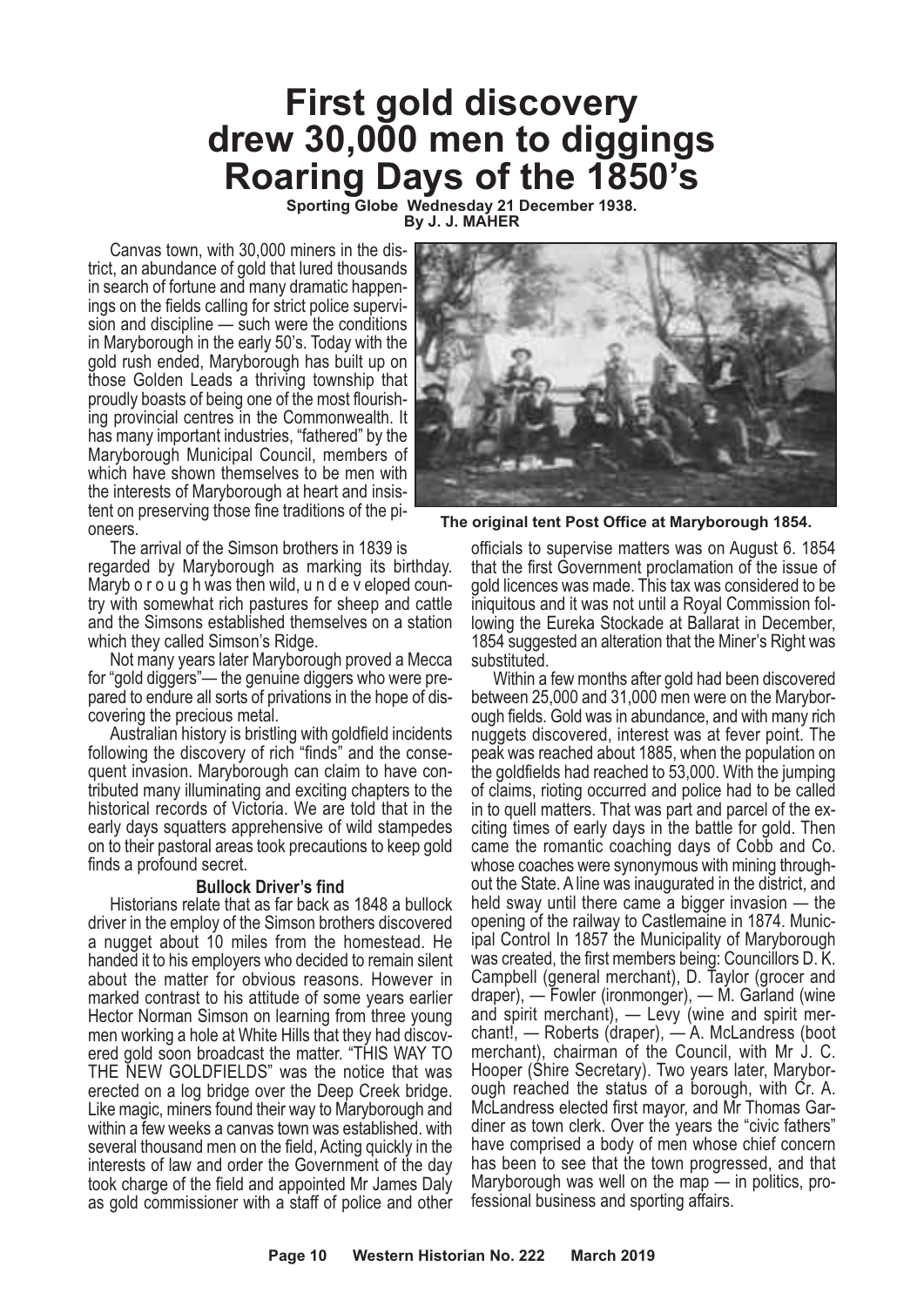# **A Quiz to Australian History**

#### **Continued from Page 4.**

**6.** In what ship and in what year is the first Euro- pean woman known to have reached Australia? There are no crew or passenger lists for the Duyfken or the Eendracht. In 1623, Dutchman Claes Hermanszoon in the Leijden landed south of Dirk Hartog Island, and Australia's first European baby was born there. And 'where there's a baby born a woman is often not far away'.

See: https://www.australiaonthemap.org.au/landings-list/ The name of the woman and the baby are not known. There were women aboard the shipwrecked Batavia in 1629. Much has been written about that hor- rendous event. See: https://tinyurl.com/yaszmwsn

**7.** What was the airline company that made the first commercial passenger flight from Europe to Australia? KLM Royal Dutch Airlines Douglas DC-2 Uiver, which departed Mildenhall just out of London on 20 October 1934 and arrived at Laverton, Melbourne on 24 October 1934. The Uiver was the 46th aircraft to fly to Australia. The first Dutch aircraft to fly to Australia was the Fokker trimotor Abel Tasman in 1931, which was the 18th air- craft to fly to Australia.

**8.** Imperial Airways and Qantas Empire Airways combined to provide the first scheduled air service from Europe to Australia. What company/companies provided the second scheduled air service from Europe to Australia? KLM Royal Dutch Airlines flew the Amsterdam (Schiphol) – Batavia (Jakarta) sector. KNILM (Koninklijke Nederlandsch-Indische Luchtvaart Maatschappij or Royal Netherlands Indies Airways flew the Batavia – Sydney sector. The first scheduled KLM– KNILM service to Australia from Schiphol to Sydney, was inaugurated by a KLM flight in Douglas DC-3 PH-ARE Emoe (Emu) 28 June–3 July 1938 from Amsterdam (Schiphol) to Batavia (on Java) with a connecting KNILM flight in Lockheed 14-WF62 Super Electra PK-AFM 3–5 July 1938 from Batavia to Sydney. KNILM was the first foreign airline to receive permission from the government of the Commonwealth of Australia to operate a scheduled service into Australia. The second pilot on Emoe was Swedish Count Carl Gustaf Ericsson von Rosen, Von Rosen was a nephew of the wife of German Herman Göring, an ace during The Great War and later head of the Luftwaffe in World War II. Von Rosen's interest in flying machines was partly influenced by Göring.

**9.** In World War II, which were the two countries that provided the greatest assistance to Australia in stopping the southward thrust of the forces of the Japanese Imperial Army in New Guinea? USA and the Netherlands. I am not an expert in this area, but the following will give a broad picture. Advice on any inaccuracies would be welcome. The Dutch played a major role in the tragic Battle of the Java Sea in February-March 1942, which was a major loss for the Allies. Such air cover as the Allies had was substantially eliminated in the first few days of the battle, leaving allied war ships exposed to attack from the air by the Japanese. See:

https: //en.wikipedia.org/wiki/Battle\_of\_the\_Java\_Sea

The Netherlands East Indies (the Dutch were our nearest neighbours) was overrun by the Japanese, except for the southern part of Dutch New Guinea. Australian-based Dutch operations followed. These included:

• Three old submarines in Fremantle used for training. • RAAF Squadron 18, RAAF Squadron <sup>19</sup> and the re-

formed Squadron 120. These were Dutch squadrons. • 500 KNIL (Dutch army) troops at Merauke, Dutch New Guinea stopped the Japanese advance similarly to the

Australians stopping the Japanese at Port Moresby. • over 70 KPM {Koninklijke Paketvaart-Maatschappij) merchant ships that handled 100,000 troop movements to New Guinea and over 1,000,000 tonnes of guns, am-

munitions and supplies. • Dutchman Flight Lieutenant Gus Winckel is famous for having shot down a Japanese aircraft at Broome on 3 March 1942 from the ground using a machine gun,

and is credited with having bombed and sunk <sup>a</sup> Japan- ese submarine off the east coast of Australia on <sup>5</sup> June 1942.

**10.** Which company is the oldest airline in the world still flying under its original name? KLM Royal Dutch Airlines (Koninklijke Luchtvaart Maatschappij—literally, Royal Aviation Company) formed in 1919. This year is therefore its centenary. Qantas is the oldest airline in the English speaking world (formed in 1920). Avianca Columbia can trace its origins back to 1919 but under a different name.

#### **— Courtesy of the Royal Historical Society of Victoria.**

**Reminder:** *A.G.M. at Swan Hill on March 30 — make a weekend of it. Accommodation still available.*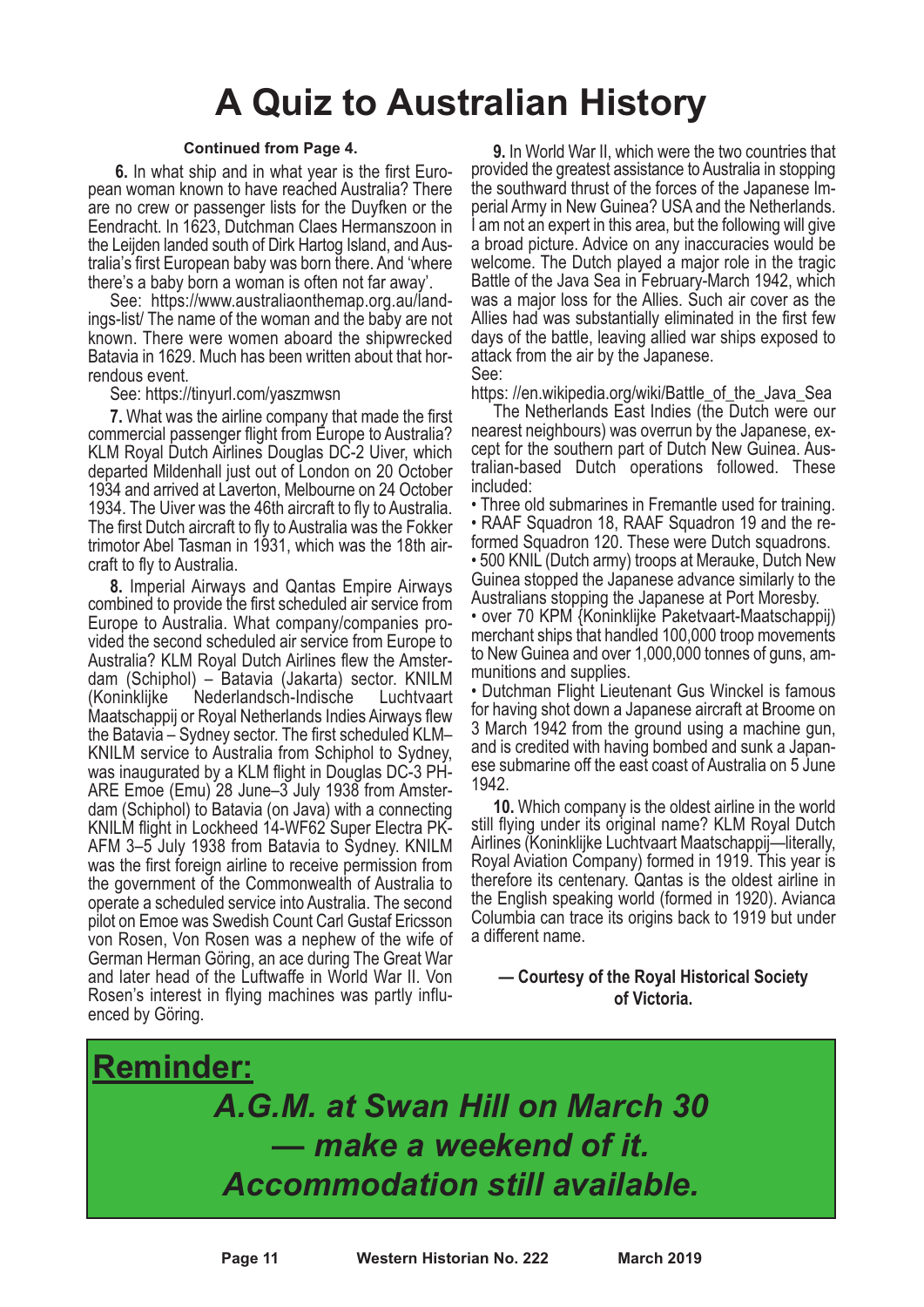# **COOTER BUTCHER EMPIRE**

#### **From the Meat Industry Digest — August 1982**

Just 13 years after the foundation of South Australia, butcher John Cooter 1809-1877 and wife Mary Ann Hall 1813-1877 and seven children Elizabeth 1837, Fanny 1839-1916, William 1843-1862, Sarah Ann 1845-1893, Maria 1846-1849, Ebenezer 1847-1903 and Naomi 1848-1929 (Naomi Cooter was my great grandmother) set sail from England for South Australia, three more children were born in South Australia, Emily 1850-1854, John 1852-1919 and Matilda 1854-1855.

Elizabeth and Fanny were daughters of John Cooter's first marriage to Eliza Hother

That was in July 1849 — seven months later in February 1850, John set up shop in Rundle Street, Adelaide as one of the State's first butchers. It was the beginning of an era that was to span four generations and 132 years ending on Saturday, July 3, 1982 when John's great grandson Bruce Cooter retired. To the best of our knowledge no other butchering family has traded continuously in South Australia for so many years.

John Cooter was an enterprising man and as South Australia grew so too did his retail outlets. Two at Thebarton and another at West Mitcham. When John Cooter died on September 15, 1877 nine days after his wife Mary Ann his son Ebenezer, who two years earlier opened his own shop at North Adelaide, took over the West Mitcham business which he ran until 1888. The following year he opened a shop on Port Road at Hindmarsh and two years later another one on Osmond Street. In 1892 the family business transferred to Light Terrace, Thebarton, and this became the new headquarters for a rapidly expanding enterprise. Ebenezer controlled operations until his death on January 5, 1903, at which time his wife Louisa, took over the reins until 1907 when sons Isaac and Robert joined the trade.

By 1920 some seven shops were registered under Robert Cooter's name. The next major change to occur was in 1937 when the headquarters shop was trans-<br>ferred from Robert's name to those of brothers Edwin,<br>Isaac and Ebenezer Jnr. The deaths in 1959 of Isaac and Ebenezer Jnr. Saw their sons, Bill and Bruce come to the fore. Both had worked in the shops since they were 14. Bill retired in 1976 aged 69, leaving Bruce to carry on the business in Light Terrace until he too, re-<br>tired a few weeks ago aged 60.<br>And so the saga of the Cooters. Bruce and wife

Helen have three sons, but none wanted enter the trade

to carry on the tradition; Colin works with the Department of Housing and Construction, Rodney is studying Medicine and Craig works with B.H.P. Bruce has retire with mixed feelings; sad, that there is nobody to carry forward the tradition — proud that he has been part of one of the great butchering families of South Australia.

Bruce entered the trade in 1936, working out of the family shop at the corner of Rankin Road and Henley Beach Road, Torrensville. His first pay packet was 15 shillings and he earned every penny of it. Aside from learning the butchering trade he was also the delivery boy and that meant pushing a bike many miles a day. Baskets laden with as much meat as he could carry. In 1939 he was moved up to Light Terrace and there the deliveries were made by horse and cart. It was a big step up for Bruce who secured the "uptown" rounds of hotels and cafes. And there was more to those horses that met the eye, too. The Cooter family liked a gamble and their delivery horses were something of a safe bet. The fact is they were trotters and the streets of Adelaide were their training track. All week long they hauled loads of meat but at the weekend they could be found on the race track — firstly at the Jubilee Oval, later at Thebarton and Wayville. In those days trotters were ridden and after having hauled carts all week — the weight of a rider in the saddle on Saturday night must have seemed insignificant.

In any event the Cooter horses certainly paid their way and the records show that One of them, Racing under the unlikely name of "Ginger" scored an upset win in the Royal Show Trot at the Jubilee Oval in 1928!

Hopefully, the day will come when the full history of the Cooter family of butchers will be recorded for posterity although in a larger sense it will not merely be the history of one family— it will be a history of South Aus-<br>tralia.

In the meantime, we wish Bruce Cooter a long and happy retirement. Footnote; In case you are wondering whatever the Cooter Women did, we can tell you that one of them, Isaac's daughter, Audrey, was the cashier for 25 years at Light Terrace and she "retired" along with Bruce in July, 1982.

**John Cooter was the editor's gg grandfather.**

# **It's your newsletter — have your say**

**Page 12 Western Historian No. 222 March 2019**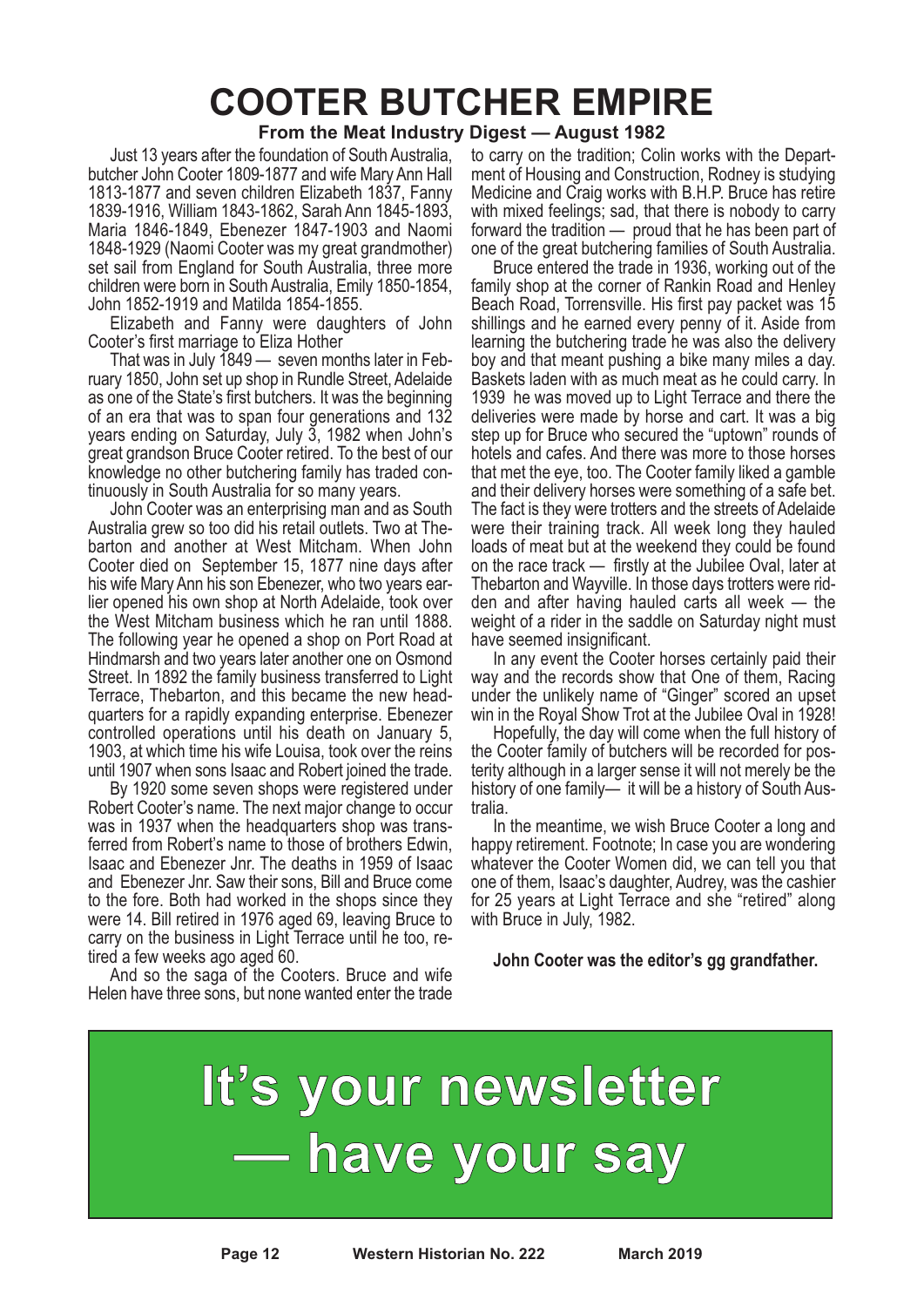# **The Sisters' Rocks — Stawell**

After viewing a family photo taken at the Sisters' Rocks c1950, a visit to the area sparked my interest to discover the history of these interesting Granite formations. The rocks are spectacular and have been a popular tourist and picnic destination since settlement in the area during the 19th century. People have been painting graffiti on Sisters' Rocks for at least 120 years.

### **The Horsham Times - December 1940 Tablet proposed at Sisters' Rocks**

In the early days the Sister Rocks at Stawell were saved from demolition by the action of Mr Davidson in fencing them in when an agitation was in progress to break them up for road metal. Lady White, widow of the late Sir Brudenall White is a relative of the late Mr Davidson and there was a movement on foot to have Mr Davidson recognised in a tablet on the rocks but the matter was deferred when Sir Brudenall lost his life in the air crash some months ago. It has not been lost sight of, however and on the motion of Crs. Waterfield and McCracken it was decided to consider the matter at the next meeting of the Borough Council.

Other newspaper items were headed:

**1930 — Deplorable Vandalism.**

**1937 — Beauty of Grampians - Sister Rocks defaced — Professor deplores practice.**

**1939 - The Sister Rocks — how they were saved from demolition.**

**1941 — Vandalism at the Grampians.**

**History of The Sister Rocks**

Many thanks to the Stawell Historical Society for the detailed History of the Sister Rocks and the photo below right .

### **Sisters' Rocks**

**Western Highway — 3km south of Stawell, towards Ararat.**

These huge granite boulders have been formed by the exposure and erosion of a granite mass which intruded overlying sediments of Ordovician age (approx 300 million years).

They take their name from the three sisters of the Levi family. The immigrant Levi family disembarked at Port Fairy and proceeded by bullock wagon to the 'diggings' eventually arriving on the Stawell field. They made a camp at the rocks which became known as the home of the three young sisters. The girls married and with husbands became pioneering settlers. Descendants still live in Stawell (when this article was written).

The story of the preservation of these rocks is told in 'Stawell Past and Present' by Maynard Ord which was published in 1896. These big rocks as natural cu-

riosities exited little attention during the feverish rush after gold they were almost hidden by the surrounding timber and seen by very few. After the formation of the Roads Board (1861) it so happened (in 1866) that the services of a photographer named Armstrong were secured to take views, representative of local scenery and objects of interest to be sent to a distant exhibition, and the 'Sisters Rocks' were pointed out to him and formed the subject of one of his best pictures, the whole series of which were later hung in the Shire Hall.

By this time buildings of a permanent character were in the course of erection at the 'Reefs' (Stawell) and stone was wanted for the foundations and other purposes. The rock jutting out of the ground offered an easy means of obtaining the material required, and Mr Armstrong fearing that the 'Sisters rocks' might be demolished by someone in search of building stone, protested to the local body against such possible vandalism, and asked that they be protected in the interests of the public.

Consequently one of the members, the late S J Davidson, took up a small piece of ground under the closed the rocks with a rough fence at his own cost.<br>This saved those natural attractive objects from demo-<br>lition at the time, yet very few young people who have since found coolness and enjoyment under the shadow, are aware to whom they are indebted for the rock's preservation. Davidson's application for 10 acres of land was dated 30 January 1867 and a title was issued in his name on 21 October 1873. Stawell Borough Council offered £20 for the land which was finally pur- chased by them on 28/8/1887. The preservation of the 'Sisters Rocks' must rank

as one of the first attempts at nature conservation in Australia. Left:

> **Below: Paintings on the Rocks today. (Photos: Wendy Donald.) Article sourced from Horsham Historian.**



**Story courtesy of the Horsham Historian.**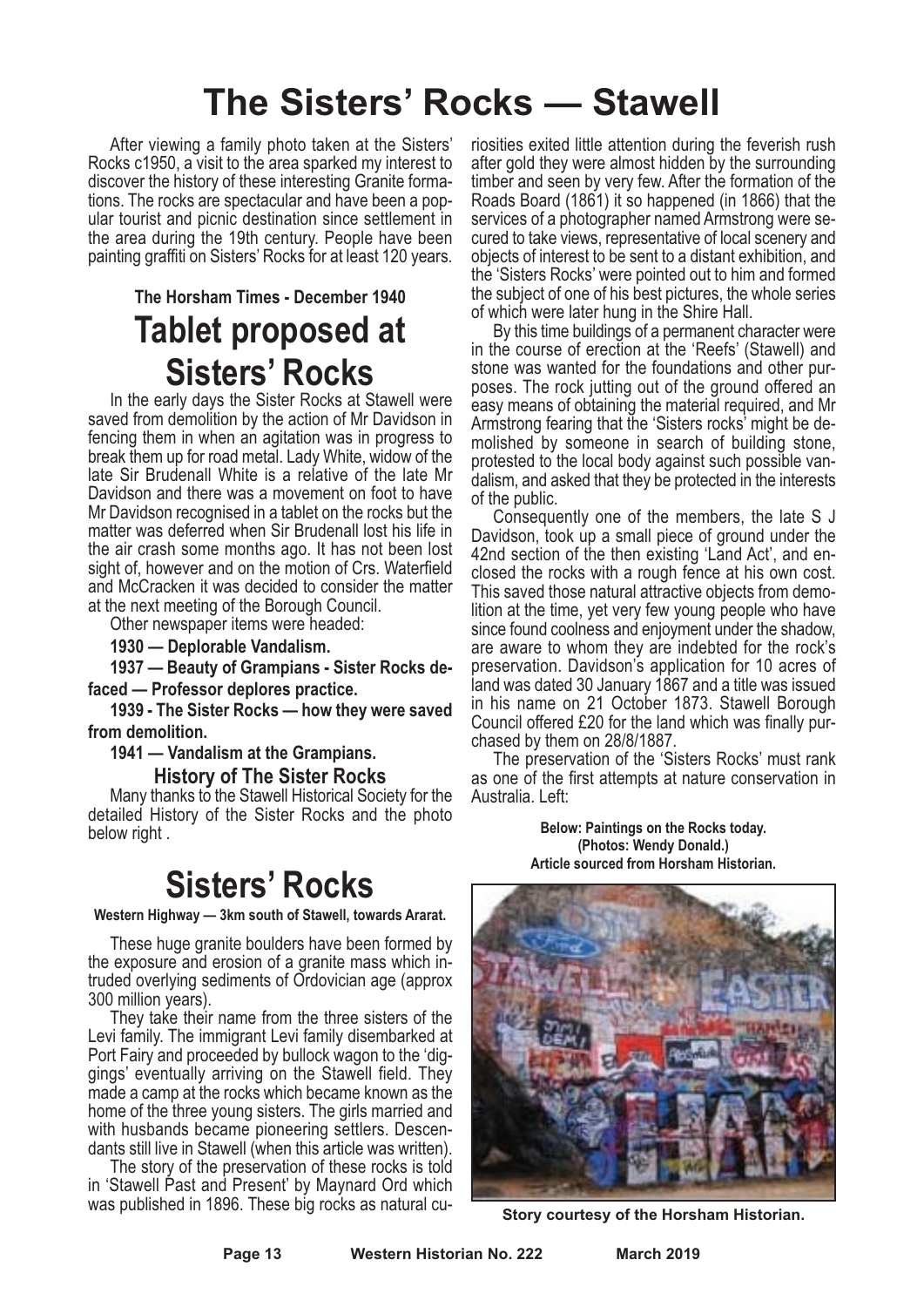# **Camperdown grandstand restoration — What <sup>a</sup> task**

**From Camperdown newsletter "Past Matters"**



Seeing the newly restored Camperdown grandstand shining in the sunlight and surrounded by glorious green grass one can only admire the huge amount of work put in by the Camperdown Grandstand Restoration Committee. Formed in 2004, the committee members have worked tirelessly over the years to reach this

final success. The grandstand was built in <sup>1903</sup> but was closed to public use and earmarked for demolition in 2004 when it was deemed to be structurally unsafe. Most of the fol- lowing article comes from the committee's webpage which details the planning, fund raising, and discus-<br>sions with government departments and ministers.<br>Parts of this comprehensive record are reprinted here with the permission of Committee Secretary, Mary Hay and acknowledging reference to the Camperdown Chronicle.

#### **Camperdown Grandstand Restoration Committee Inc.**

Chairman: Peter Burke, Vice Chairman: Peter Hay Secretary: Mary Hay and Treasurer: Tim Harris. Committee Members: Philip Ayres, Jock McArthur and Stuart Harrison.

The Restoration Project (from the committee's website) The deterioration of the Racecourse Grandstand prompted a community meeting in 2004 to discuss the future of the historic structure. The committee consists of Camperdown and district residents. The committee has an ambitious, million-dollar plan to completely restore the Grandstand under the guidance of Heritage

Victoria. Stage 1: Removal of existing cladding and rear posts.· Cutting out of new internal footings.· Provide new steel posts.· The "Getting Involved Grants Program Category 6 - Looking After Our Heritage Infrastructure"<br>awarded by The Office of Commonwealth Games.<br>Stage 2: Replacement of front columns.· Repairs

to turret.· Gayle Tierney MP Member for Western Victoria when handing over this grant stated: "The Camperdown Grandstand reflects the complexity and richness of the State's heritage. These people and organizations are

today receiving recognition and support for their pas-<br>sionate commitment to our shared history".<br>Stage 3: Removal of existing roof. Fitting of new

roof. · Bracing gutters and downpipes. General Paint-<br>ing · Planning Minister Justin Madden when announcing this grant said — "The Camperdown Grandstand Proj- ect demonstrated the important role of the grants pro- gram in supporting the local heritage custodians. The grandstand committee and the local community have put enormous energy into saving this building". Mr. Madden also said. "It's very important we support groups like this as, without their passionate work, our

Stage 4: Stabilising the retaining wall. Replacing the front poles. Completion of roof bracing. Restoring the stairways.· Minister for Racing Martin Pakula said — "The restoration of this iconic grandstand will preserve its history and ensure it continues to be a drawcard for the Camperdown Turf Club". He also said "I want to congratulate the Grandstand Committee and local committee who have put enormous energy and effort into preserving this historic building". Member for Western Victoria Gayle Tierney said — "The Camperdown Grandstand is a beautiful building that captures Camperdown's distinctive history and the importance of horse racing in Western Victoria". President of the Camperdown Turf Club Laurie Hickey said — "We're absolutely thrilled with the support we have received from the Victorian Government to save and restore our historic grandstand. The funding, announced by the Minister for Racing today, will ensure that this 113-yearold beauty can be returned to her former glory and en-<br>joyed by locals and visitors alike for many years to come".

**The History of the Grandstand**<br>The current grandstand is actually the third constructed at the racecourse. The first was a small build-<br>ing erected around 1886 which was replaced in 1888 by one designed by Warrnambool architect, James McLeod.

Racing in Camperdown had been developing since around 1866, generally on the same site as the current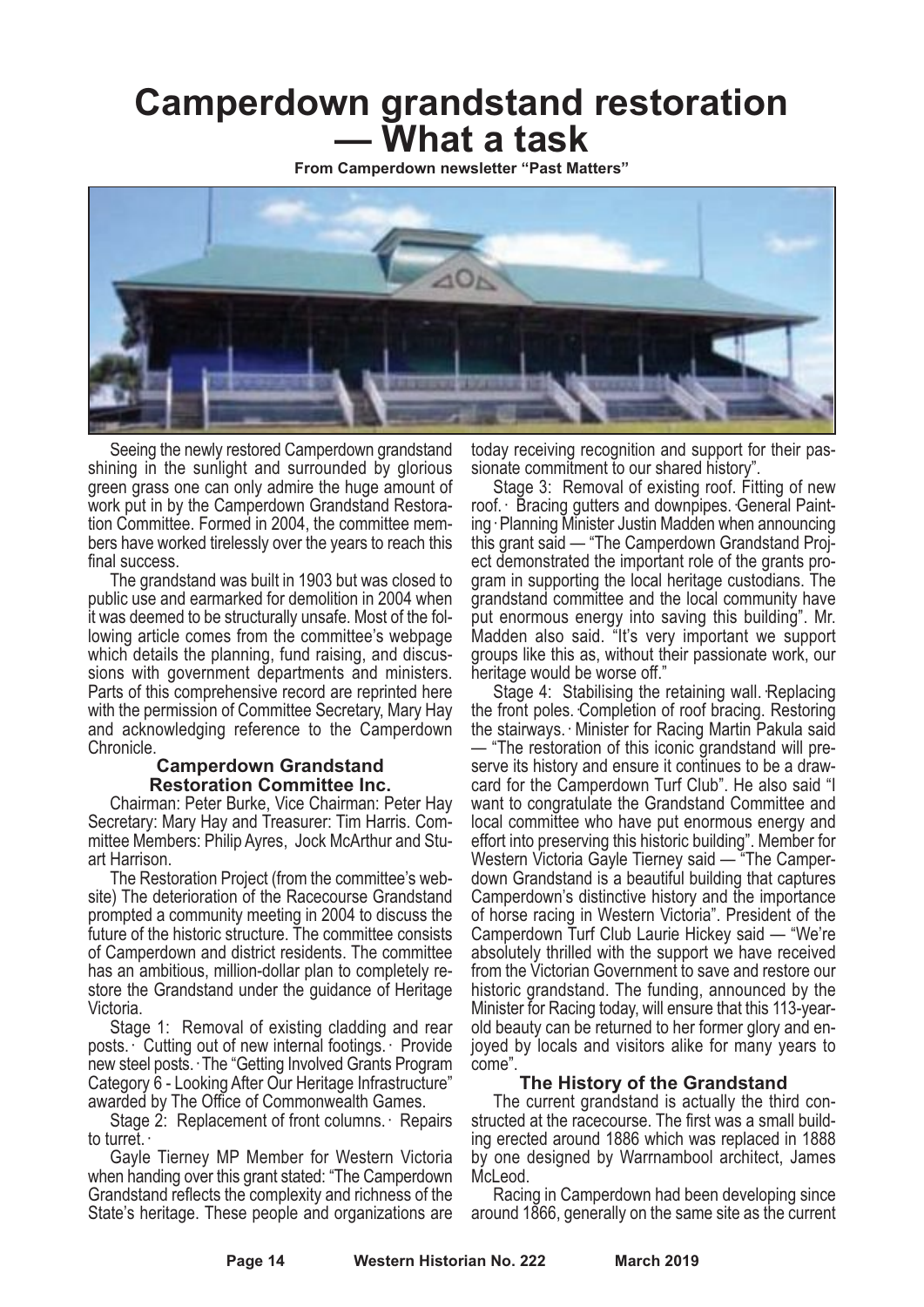racecourse. By February 1888, after representations from the Camperdown Turf club, the Victorian govern- ment declared the venue as <sup>a</sup> permanent reserve for racing and recreation. Racing continued to prosper in the town and surrounding district and by 1901, the year of Australia's Federation, the existing grandstand was proving inadequate and <sup>a</sup> new larger structure was pro- posed.

Michael O'Connor McCabe, designer of the Camperdown Clocktower and many other local build- ings was commissioned by the Camperdown Turf Club

to design <sup>a</sup> larger grandstand to seat up to <sup>800</sup> people. Construction by <sup>a</sup> local firm, McCrae and Husband began work in 1902 to a design by McCabe. The tender of £2026 was subsequently amended to £1671 by reducing the length of the proposed stand by 60 feet. It provides an elevated vantage point for race officials and spectators alike. It is built on a post and beam grid. It is of architectural significance as a substantial and intact example of a Federation era grandstand with a spectator mound skilfully integrated into the design. Muscular cast-iron balustrades and columns enhance the structure. The lacework and pillars are features of the design and the main structure is timber with corrugated iron cladding and roofing. The front of the stand has elegant cast iron columns and a patterned cast iron balustrade with the letters CTC (Camperdown Turf Club) featured in the design of the iron lacework.

The grandstand is a rare, surviving example of an early twentieth century country race track structure. It is of architectural and historical significance to the State of Victoria as one of the largest racecourse grandstands in rural Victoria. Because of its architectural and historical significance, the grandstand was added to the Victorian Heritage Register on 9 March 2006. The grandstand is of great historical significance to Camperdown and the Western District sporting and social heritage, recalling the district's boom years in the late 19th and early 20th centuries. The grandstand is classified by Heritage Victoria as a building of significant historical value, being the only federation Grandstand left in country Victoria.

#### **Camperdown Cup Day — January 2019 open at last**

The day was sunny, the grass was green and the sparkling white iron lace of the restored grandstand formed <sup>a</sup> smart background to the line-up of dignitaries. Once declared open, the stand was quickly filled with eager racegoers who were rewarded with a grand view of the whole course.

At last the day arrived. On 19th January the grandstand was formally opened and the Restoration Committee must be extremely proud and satisfied with the result of all their work. On 8th January 2019, Secretary Mary Hay met with Heritage Victoria and had the final approval of the work signed off by them — an endorsement of the quality and meticulousness of the restoration. Through the support of the State Government and the Minister for Racing, Martin Pakula, Heritage Victoria was able to provide continuing funding of the project which has now finally reached its goal. The Restoration

Committee contributed \$54,000 to the work, the result of raffles, race-day fund raising, donations and support from local businesses and organisations.

Mary Hay was quoted in the Camperdown Chronicle in October 2018, saying: "We hope people understand that this just isn't a grandstand 'fix'; it is a total restoration. Expert engineers have been involved in drawing up plans and Heritage Victoria has had to sign off on every single aspect of the work, right down to the type of screws used. It's been a huge undertaking but seeing it now, I hope the community agrees that it's all been totally worth it."

Judging by the crowds attending this year's race day, the community has shown not only their agreement but their appreciation of being able to once more make use of such a very special and historic building. c 1920s

#### **A different sort of Cup**

Once upon a time, back in 1965, an impromptu horse race was run at 'Meningoort', the McArthur property outside Camperdown. It was one of those odd happenings that "seemed like a good idea" late at night at

the end of a big party.<br>On the morning following that great idea, fifteen 'jockeys' all a little tired and emotional' after the night before, rode horses from the property in the first "Meningoort Cup".

Word of the local race got out, and by the same time the following year, there were 30 or 40 participants as well as their supporters and backers. A year later, 800 people turned up. They came from all over the district, some even from Melbourne. From then on, those yearly race days were an extremely popular and legendary occurrence, looked forward to with great antic-<br>ipation by locals and visitors alike — not only for the

racing but also for their party atmosphere. The yearly race ran for ten years (often with 'jock- eys' who had been partying well into the night before!) until the fateful year when somebody decided that a steward should be appointed. The race then came to the attention of the authorities as 'an illegal race meeting', and it was brought to a sudden stop.

Meningoort had been the home of race-horse breeding and training since 1896 when the timber racing stables were first built by John Neil McArthur, son of pioneer Peter McArthur. The most famous winner of that era was Marmont, which won the Victoria Racing Club Grand National Hurdle and the Victorian Amateur Turf Club Australian Hurdle in 1903, and the Australian Cup in 1904.

Sir Gordon Stewart McArthur — father of the current owners – owned prize-winning racer, Chicquita, which won <sup>16</sup> races including <sup>8</sup> in succession in Melbourne. Jock McArthur, one of the current owners, in his younger days rode as an amateur over jumps and on the flat, and between 1963 and 1997 has trained 200 to 400 horses. Jock may not have had a horse in the Camperdown Cup for <sup>2019</sup> but, as <sup>a</sup> long serving mem- ber of the Restoration Committee, he was certainly there at the track, enjoying the weather, the crowds, the horses and the atmosphere and being justly proud of the newly restored grandstand.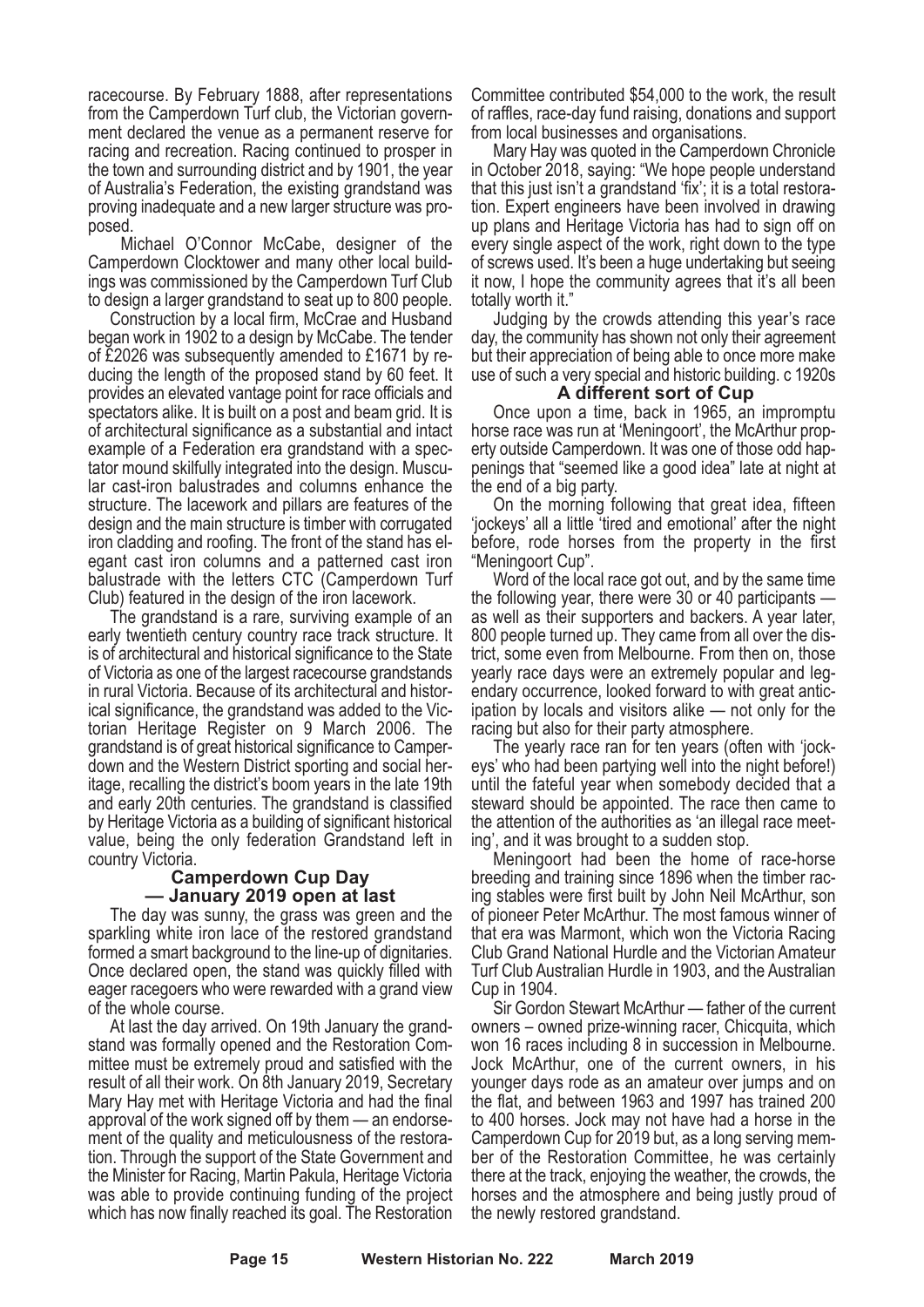# **The Welcome Stranger 150 years celebrations**

150 years celebrations were held on the first weekend of February this year to mark the 150th anniversary of the finding of the Welcome Stranger nugget near Moliagul. Our Committee Member Margaret Deason's late husband Robert was a member of the famous family and she drew our attention to the anniversary/celebrations. Note that the surname Deason (of Isles of Scilly origin) has been spelt incorrectly throughout the reports.

#### **The great Moliagul nugget**

The Dunolly district, after having turned out a multitude of nuggets that puts every other gold-field in the colony in the shade has at length in the words of the Melbourne journals, " beat the world " in producing the largest mass of gold on record [in modern times].

The " Welcome Stranger " was found by two men, named John Deeson [sic] and Richard Oates on Friday last, February 5, near the Black Beef, Bulldog Gully, Moliagul, a short distance from Wayman's Reef and only about a mile from the celebrated Gipsy Diggings. Deeson and his mate have been working on the ground for several years past and as is well known, had got, in digging parlance, so " hard up " as to have been refused credit for a bag of flour a week or so ago and we believe the very day before the discovery were reminded by a tradesman that they were indebted to him a few shillings.

Still they persevered until on the day named, Deeson in working round the roots of a tree at about two inches below the surface, struck something hard with <sup>a</sup> pick and exclaimed, " D--n it, <sup>I</sup> wish it was <sup>a</sup> nugget, and had broken the pick. " On stooping down to examine the obstacle, he found that the object of his dearest wishes was lying at his feet and it seemed as if the monster was so large as to be immovable. It was however at length released from its virgin soil and carefully removed. The question then arose as to what was to be done with it and the first intention was to convey it to Melbourne.

When the men got to Dunolly with their prize, they were advised to take it to the bank and forthwith carried it to the London Chartered. The news of the discovery soon spread and the bank was crowded with eager spectators amongst whom was a number of Chinamen; and a constable was sent for to guard the prize. The weight in the gross was then found to be 210lb. troy and preparations were at once made to break the mass to pieces and smelt it. The appearance of the " Welcome Stranger " in its pristine state was something wonderful and it seemed impossible to realise the fact that so great a mass of gold could be collected in one lump. But so it was.

Many efforts were made to lift it and many exclamations of surprise expressed at its immense weight and compactness. A sledge-hammer and cold chisels were brought into requisition and several of the latter broken in the attempt to reduce into fragments the "Welcome Stranger. "It was found to be as solid as it looked, and

as chip after chip and piece after piece was dissevered from it, its appearance was as clean as a well cut Cheshire cheese. At length after no less than five hours' hammering, the monster was pounded up and smelted; the result being 2268oz. <sup>10</sup> dwt. <sup>14</sup> gr. of solid gold, ex- clusive of at least <sup>a</sup> pound weight, which was given by the delighted finders to their numerous friends who were each anxious to retain a piece of the largest mass of gold the world has yet seen.

Over £9,000 were advanced on the nugget by the bank, the final value awaiting the result of assay. Several interesting incidents might be published in connexion with the finding and finders of the nugget. Oates has we believe neither kith nor kin with whom to share his prize but probably soon will have. Deeson has a wife and family at Moliagul, where he holds eighty acres of land under the 42nd section, which, we believe, he intends still to settle down upon and cultivate. Oates, we understand, intends shortly to visit his home at the Land's End.

Since writing the above we have visited the locality to be henceforth rendered world-wide in its fame. The spot where the nugget was found is marked by a post, and was pointed out to us by the two fortunate finders of this truly "Welcome Stranger". Messrs. Deeson and Oates inform us that they came to the colony in the year 1854.

On the 19th February in that year they reached Bendigo, and from that time have been engaged as working miners with the varied successes and difficulties appertaining to digger life. On the whole they have just managed to make a living by dint of hard work and thrift. About seven years ago they settled down at Moliagul and have been steadily working there ever since, chiefly washing about nine inches to a foot of the surface soil in an old fashioned horse puddling-machine.

Mr. Deeson informed us that they had many times washed a whole week for half an ounce of gold, while at other times they were very fortunate. Within about a hundred yards from the spot where the "Welcome Stranger" was unearthed they some time ago found two nuggets, one weighing 108 ounces and the other thirtysix ounces. They have stripped and washed the surface soil from several acres of land, and their workings are

easily traced by the red clay they have bared. They informed us that this red clay contained <sup>a</sup> little gold, but not enough to pay, consequently they do not wash it. They pointed out to us a peculiar kind of red clay, similar to half burnt brick, which they regard as indicative of gold, and which has always been found associated with their larger finds, and particularly so with the immense mass of gold found by them on Friday last.

#### **Diggings February 2019.**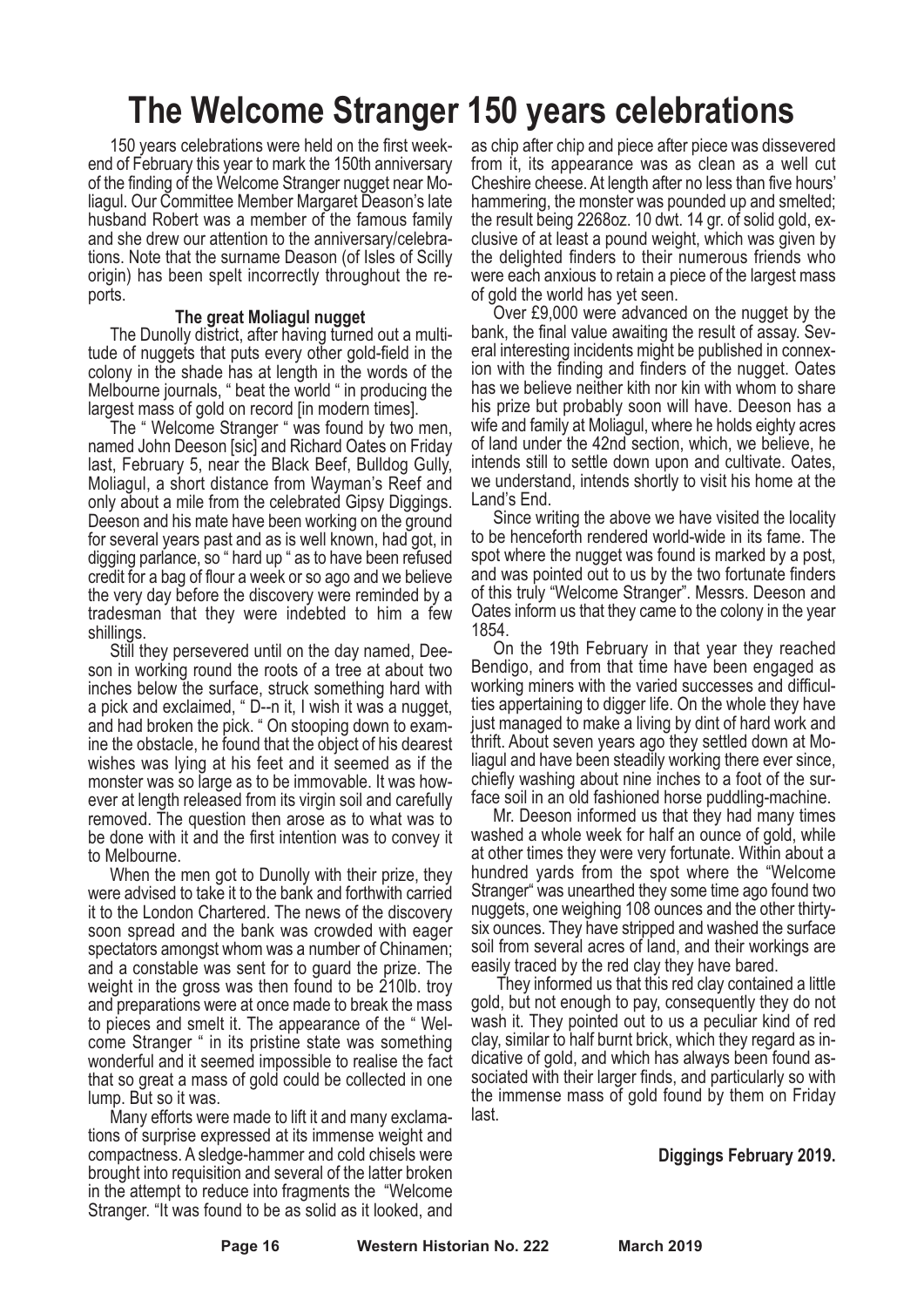### **Vale — Robin Clyde McCullough 27.11.1928 – 19.11.2018**

#### **Article with thanks from Warracknaberal Historical Society**

As most of you will be aware already the Warracknabeal Historical Society has recently lost another of our tireless and innovative volunteers. Robin left us on 19<sup>th</sup> November after a couple of months of ill health.

Though Robin was not born in Warracknabeal he certainly earned the title of one of the town's 'legends." His family moved to Warracknabeal when Robin was 7 or 8 years old. His father worked for the local butcher, later buying the business. Robin worked in the butcher shop, on the family farm and also for Thornley's soft drink factory. He later owned the butcher shop that many of us remember, only giving up work when he sold the shop and retired.

Robin's association with the Historical Society began in 1962. Though he did not attend the inaugural meeting he was a regular attendee following that meeting and was elected President in 1968. He was also President in 1978 – 1980 and 2001 – 2002.

Robin's interest in machinery took him to the Machinery division of the Society where he was President in 1967, 1969 and 1970 before the Museum was built. In the early days of the Museum he was involved with many trips to farms near and far to acquire machinery for the Museum. His dedication to the job was displayed by the fact that he was the Museum's Management Committee President from 1977 to 2000. During that time he oversaw many of the developments that we now see at the Museum.

Showing an amazing amount of initiative in 1998, Robin suggested that we set up a shop to sell off surplus items from the Museum. He thought that 16<sup>th</sup> Oc-<br>tober till Christmas would see this project completed.

Twenty years later we have Wheatlands Warehouse that is known Australia-wide and brings visitors to our town regularly. Robin was the initial President and held that position for several years.

Robin made an amazing commitment to the Warracknabeal community throughout his lifetime.

For several years he served our community as a Shire Councilor. He was a dedicated member of Rotary for 49 years, an active member of the Uniting Church and assisted many other community groups such as Probus and the Men's Shed.

Those of us who work at the Warehouse and Museum will always remember Robin for the contribution he made to their success. Every day we see the trolleys and other items he made, all helping with the day to day running of the business. At the Museum there is "Dick the horse" that shows how a horse was harnessed, along with the beautifully restored butcher's cart.

But most of all we will remember Robin for his sense of humor, his willingness to always have a chat, his ganization and the way he would get a job done effi-<br>ciently without too much fuss. (and his 1972 sausages for BBQ lunches!)

Our thoughts and sympathy to Robin's family. He will be sadly missed by all Society members and shall always be remembered with affection throughout the

whole community of Warracknabeal and District. How typical! And just the way we will all remember Robin.

### **Arapiles Historical Society summary of activities**

For our collection we have met on a weekly basis continuing to sort through items that had been stored in a container and private residences since the closing of the Court house Museum which has now reopened. It's refurbishment has taken another step with the oiling of the furniture and fixtures. Over the road in our Re- search and Archive Centre we have filled up <sup>a</sup> number of shelves with books and objects. The compactus has been moved into our new archive room, which is in the

ongoing process of being organised. An exciting development is that from our grant from Holsworth Local Heritage Trust, we printed our Natimuk self-guided walking tours booklet which had its launch along with an exhibition of photos at our Court house during History Week. Our Research Manager has continued to carry out

research for individuals interested in family histories around Natimuk. We have updated our website and gained a Communications and Publicity Officer. We've also had a number of tours of our facilities by interested parties.

We entered in to the Pick My Project grant to help us open our Museum but were unfortunately unsuc- cessful. We also applied for <sup>a</sup> grant to make <sup>a</sup> concrete walkway for all abilities access. Although we didn't get the grant we went ahead with the project and have a lovely side entrance to our Research and Archive Cen- tre now. Recently we sent our Calender for next year to the

printers. It focuses on Mt Arapiles this time with climbing

pictures as well as scenic portraits. We have been continuing with our sausage sizzle fundraisers at Bunnings, Horsham and the Trash and Treasure market has been held on Farmer's Market days. Amonthly article has been published in our local

newsletter, The Progress Press. We have also been accepted as <sup>a</sup> Class <sup>B</sup> POD with PROV.



**Page 17 Western Historian No. 222 March 2019**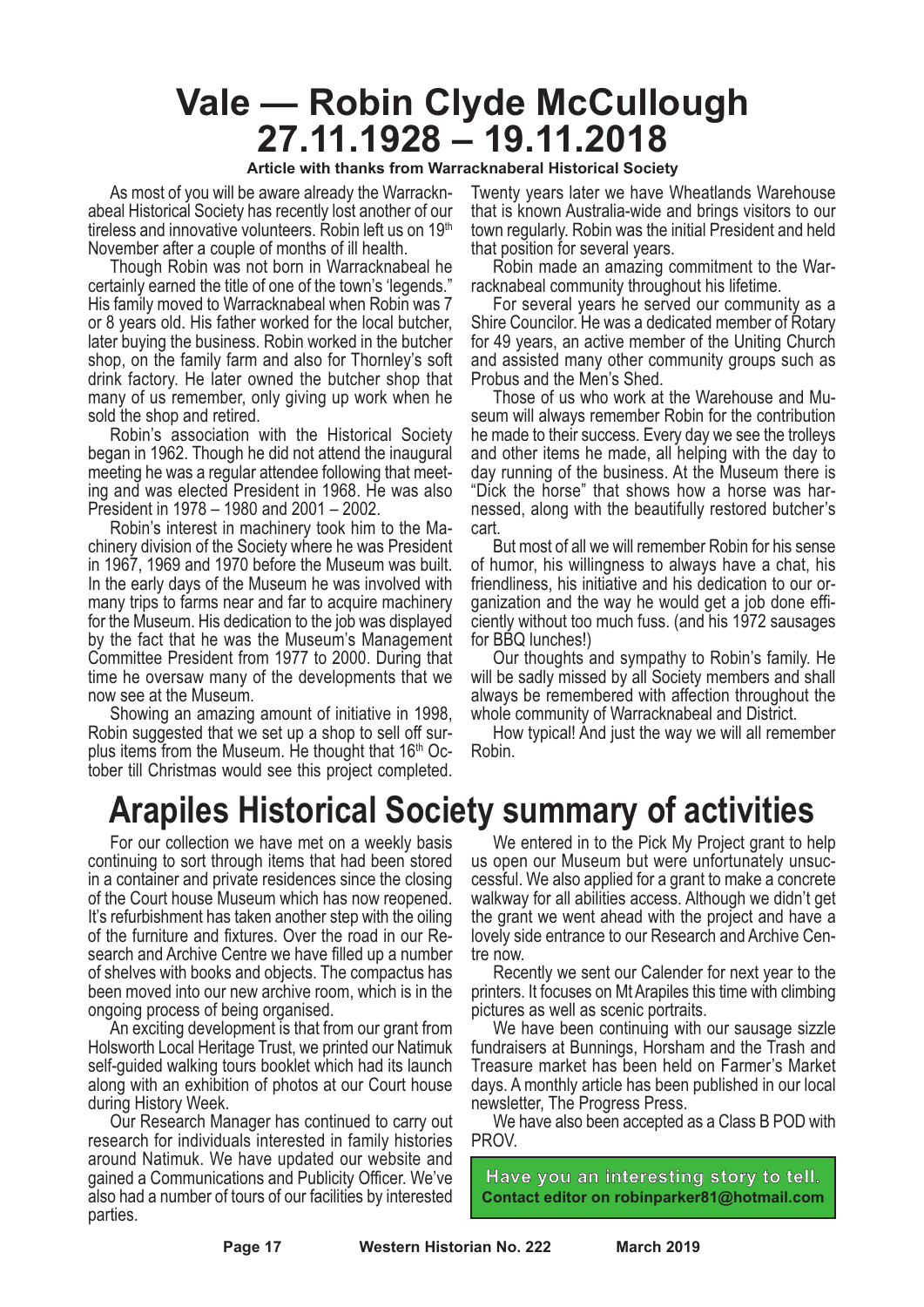## **Vale — Ronald Peter Falla O.A.M.**

Ronald Peter Falla, O.A.M. Graeme Pearse officiated at the funeral service for the late Ronald Peter Falla, held on Thursday, February 14, at St. Andrew's Church, Donald, prior to a private burial. Ron was born on May 8, 1920, and died on February 10, 2019.

Volumes could be written about a man renowned for his contribution to his community and his country, through his own detailed recording of history, his service in World War II and his membership of worthwhile progressive organisations. Knowing Ron, the last thing he would want would be people "making a fuss". That being so, the "Times" thanks his family for the following nofrills details of a life so positively lived for almost a century.

Ron was born in Donald, the fourth child to John Falla (stock and land agent and property owner) and Mary Bolding who was born in Hazlewood, Gippsland. When Ron was born his brother George was nearly 15, Jack was 10 and Hazel 5. They lived at "Bristol Park", a house still standing at 23 Aitken Avenue.

In 1924, Ron's father and two of Mary's brothers went on a six month overseas trip to South Africa, Rhodesia (to visit his brother who had emigrated there), Guernsey (where the Falla family originated), and visited relatives. They also travelled through England, Scotland, Ireland, France, Switzerland, Italy, Canada and America. Mary and George were left in charge at Donald. In December, 1933, John Falla had a fatal heart attack and as this was during the Depression the business had many creditors and money was scarce.

Ron left school with his Merit Certificate, and helped his brothers on the farms. In September 1937, Mary, Jack and his fiancé Phillis, Hazel and her husband Len, and Ron went to Toowoomba via Gippsland and Sydney. They pulled a trailer and camped on their journey. The purpose of their month-long trip was to investigate the possibility of buying land on the Darling Downs. They decided not to buy in Queensland and to stay in Donald.

The Army In June 1939, Ron joined the 26th Machine Gun Regiment for militia training in Donald, then after a training course at Warracknabeal he joined the Light Horse camp at Torquay. In June 1940 he joined the A.I.F. at Caulfield. He became a Corporal in August, and in September, 1940, left for Palestine. He attended a Weapon Training School in the Middle East and was proud of his Distinction Pass. There were 100 officers and N.C.O.s from mainly British units and only six distinguished passes were awarded; four Australians, one New Zealander and one local Jewish soldier.

While attending this school he had his 21st birthday anniversary. A Middle East Small Arms School was established in Mughazi, Palestine and Ron instructed there until he returned to Australia in April, 1942. He then went to Bonegilla as an instructor, until he left the Army in February, 1946, as a Lieutenant. He was in the Army for 6 years and 20 days. In 1947, with the help of a Soldier Settlement Loan, he purchased the home block of 633 acres. In March, 1949, he married Honor John, from Yeungroon, and they purchased another 320 acres. In 1981, Ron and Honor went on a three month trip to United Kingdom, Guernsey, Europe, Hong Kong and China. They searched and found relatives in Guernsey and Wales and visited other towns in England and Ireland where their ancestors had lived. This was their only long holiday, but on other trips, they saw quite a bit of Australia and New Zealand. In 1997 Ron and daughter Alison had a three week holiday to visit relatives in Guernsey and Zimbabwe, where he met a first cousin for the first time. They were the same age and had corresponded all their lives, and at Christmas, they would speak on the telephone. It was a wonderful experience for him to actually meet her.

The Family Alison Faye Falla was born on May 7, 1950, one day before Ron's 30th birthday anniversary. Peter John Falla was born on February 28, 1953, and David Lindsay Falla on October 24, 1955. Alison married Phil Lipshut in 1972, Peter married Liz Pallane in 1977, and David married Marj Roddick in 1990.

Grandchildren started arriving with Angela in 1977, Sam 1979, Simon 1980, David 1981, Matthew 1983. Christmas Day, 1990, was a very sad day for the family, as Honor died from breast cancer. On a more cheerful note, more grandchildren arrived – Andrew in 1992, Catherine 1994 and Lisa 1996. Ron was thrilled when great grandchildren were born; Albert, Olive, Benjamin, Louis, Phoebe, Patrick, Harriet, Lily, Jack, Riley, Penny, and another expected in March.

Activities Ron was involved with many clubs and activities during his lifetime. At Litchfield he was a member of the Fire Brigade, and tennis team, and was involved with the children's schooling at Litchfield and the Litchfield Hall Committee.

In Donald he was awarded Life Membership of the P. & A. Society, Life Membership of the Donald History and Natural History Group, and was involved with many other organisations including Camera Club, Uniting Church, Donald High School Council, Returned Servicemen's League, Donald Rifle Club and Donald Landcare. He was a trustee of the Nursing Home Committee, on the Jeffcott Reserve Management (now known as Friends of Mount Jeffcott) and a foundation member of Donald Field and Game.

Ron was also involved with other Historical Clubs and received an award of merit from the Royal Historical Society of Victoria, and Life Membership of the Western Victorian Association of Historical Societies. Wyperfeld National Park was another one of his interests and he was a founding member of the Committee of Management.

Ron received an O.A.M. in 1990 for service to the community and the preservation of local history. In 2006, Ron was chosen as both Donald and Buloke Shire's Citizen of the year.

#### **From the Buloke Times— February 22, 2019**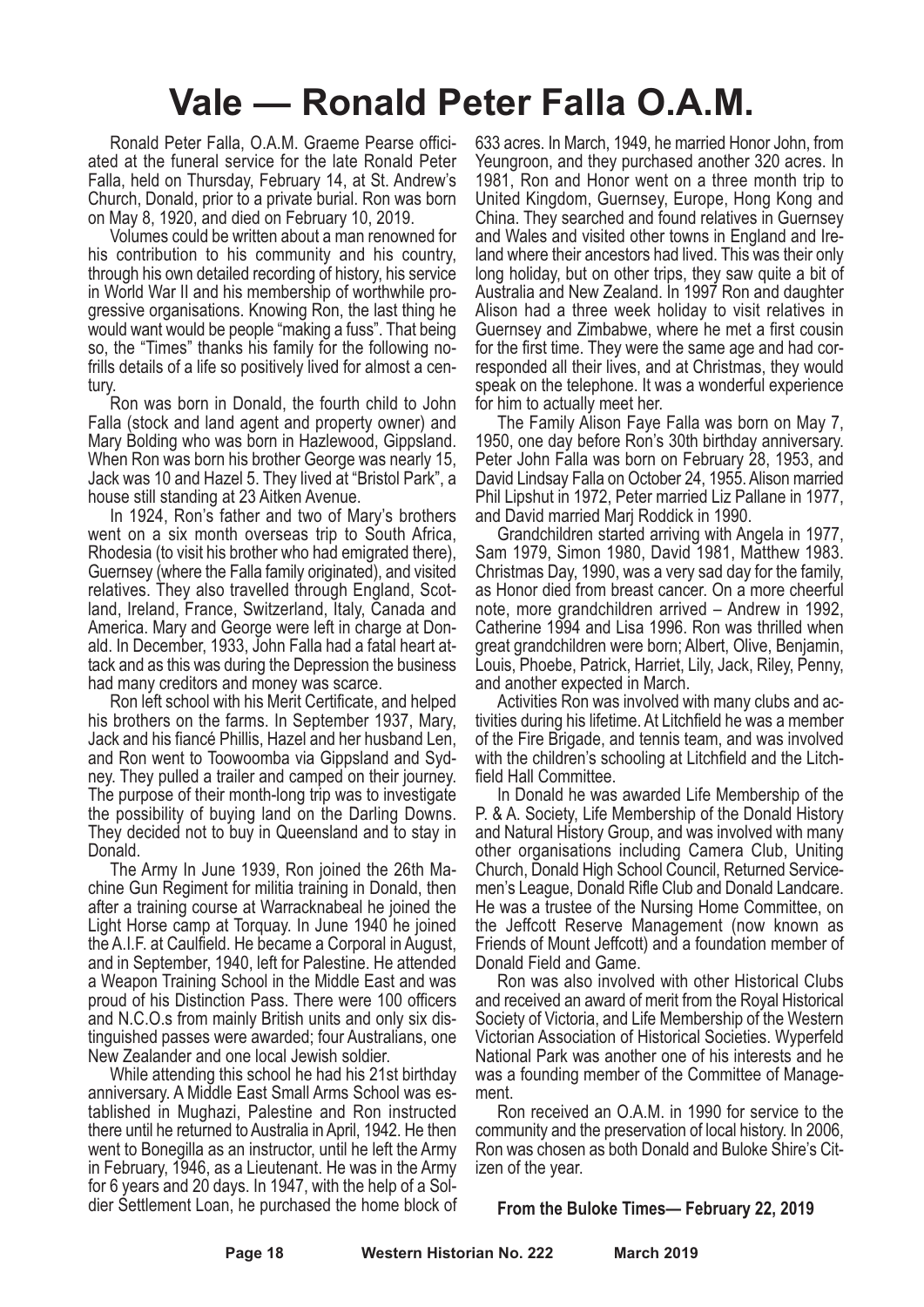### **Western Victoria Association of Historical Societies Annual General Meeting Saturday 30th March 2019 Hosted by the Swan Hill Genealogical & Historical Society Inc.**

Venue: Stradbroke Hall

Stradbroke Ave, Swan Hill 3585

### AGENDA

#### *Saturday 30 March*

| <b>Registrations</b>                                                             | $9:30$ am                          |  |  |  |
|----------------------------------------------------------------------------------|------------------------------------|--|--|--|
| Welcome                                                                          | 10:15                              |  |  |  |
| <b>Zone Meetings</b>                                                             | 10:30                              |  |  |  |
| Lunch                                                                            | 12:00 noon- \$10 per person        |  |  |  |
| <b>Executive Meeting</b>                                                         |                                    |  |  |  |
| <b>AGM</b>                                                                       | $1:30$ pm                          |  |  |  |
| Afternoon Tea                                                                    | 3:00                               |  |  |  |
| Afternoon Tour                                                                   | 3:30 - depart from Stradbroke Hall |  |  |  |
| Complimentary cruise aboard a paddleboat courtesy of member Peter Mor-           |                                    |  |  |  |
| ton. (Subject to river level and weather). Limited numbers so first to book will |                                    |  |  |  |
| have preference.                                                                 |                                    |  |  |  |

### **Dinner 7:00 pm Stradbroke Hall**

Two course alternating menu - \$32 per person at a licensed venue. The guest speaker will be Mark Smith from the Pioneer Settlement talking on Paddle Steamers.

### *Sunday 31 March*

Tour 9:30 am

### **ACCOMMODATION**

Accommodation is still available to rent at Stradbroke Hall for the Friday and Saturday evenings.

It will be \$100 per room per night.

People booking two nights' accommodation will have priority. preferred

Registration and payment is required by 3rd March 2018.

# **Tour of Murphy's Creek**

**Monday April 15, Dunolly Museum will be holding a tour of Murphy's Creek. Bring your own lunch,** chair and transport, car pooling is preferred. Cost is \$15 or \$5 for members. All proceeds to the Dunolly **Historical Society. The tour will cover some early squatting History, gold rushes, unusual geology and sites of some of the former buildings at Murphy's Creek. — Details John Tully 0428 178 669.**